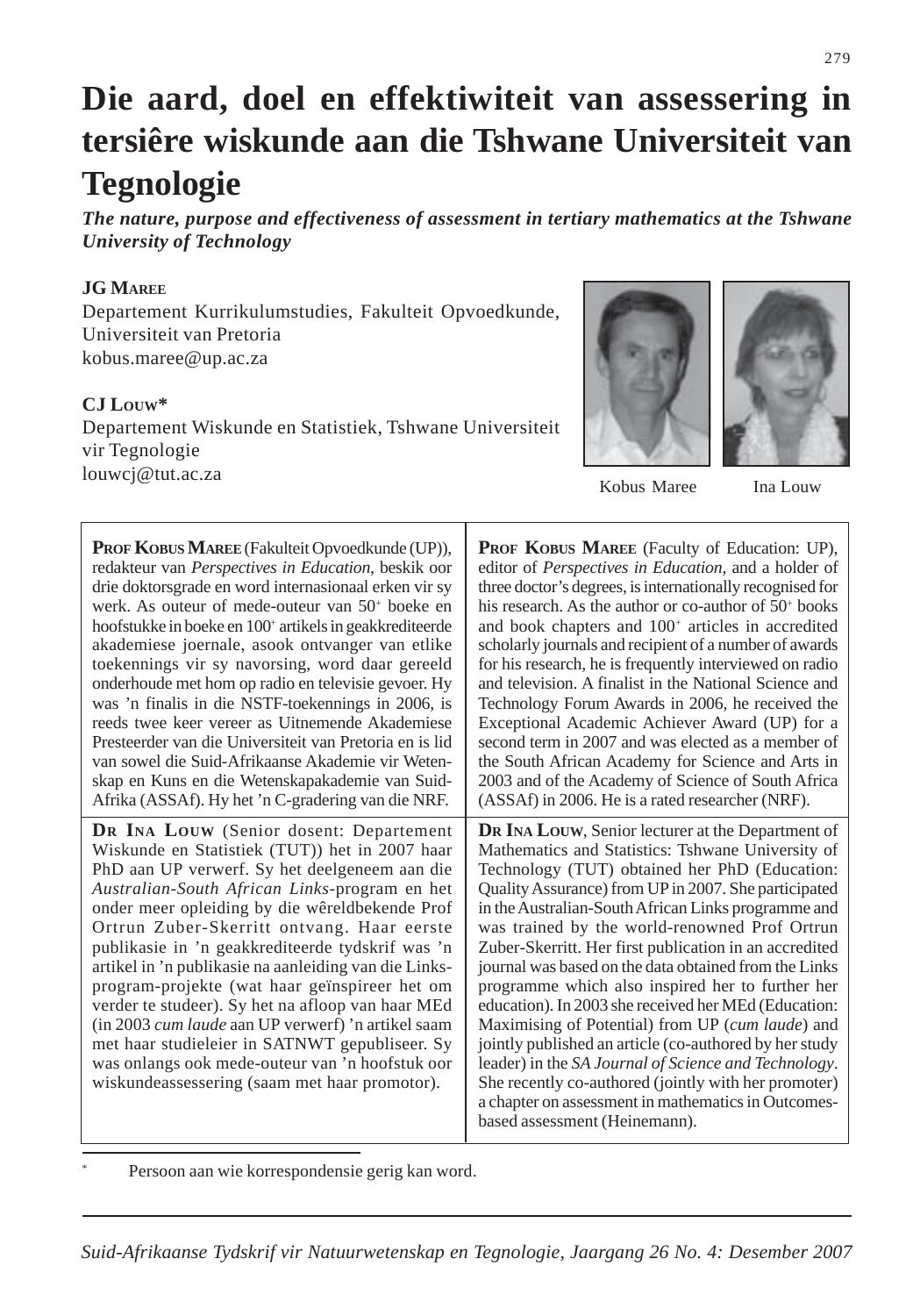# **ABSTRACT**

# *The nature, purpose and effectiveness of assessment in tertiary mathematics at the Tshwane University of Technology (TUT)*

*Despite the fact that mathematics is the cornerstone of scientific literacy, many South African learners do not perform adequately in this subject. Furthermore, adopting an Outcomes-based Education (OBE) approach has not contributed to an improvement of the situation. In fact, even in 2007, OBE has not been implemented at most tertiary training institutions in South Africa. Only a few educators (lecturers) implement OBE in the teaching of mathematics at tertiary training institutions. Lecturers use their discretion to decide whether or not to implement an OBE approach in learning facilitation and assessment.*

*At TUT problem-based teaching (PBL) and problem-oriented learning (POL) were introduced previously in some departments and executed with varying degrees of success. Even though no formal decision had been made at TUT with regard to the acceptance of a specific teaching and learning model at the time of the current study, there was general agreement that OBE would be the teaching and learning model of choice, especially since (from 2009 onwards) all prospective students will have received schooling in an OBE-based teaching and learning environment. (In the majority of departments lecturers are currently being groomed to implement OBE and the current study formed part of this process.)*

*First-year students' insufficient achievement in mathematics was, however, the main thrust behind this attempt to investigate renewal in mathematics assessment at TUT by means of action research. An important aim of the study was to evaluate the nature of prevailing assessment practices on the different TUT campuses, the main aim being to introduce lecturers to effective strategies and to encourage the implementation of these strategies by means of action research.*

The overarching working assumption guiding the current research was the belief that suitable assessment would probably enhance the effectiveness of students' learning (thereby impacting on their performance). The research focused on the following questions:

- Are tertiary mathematics facilitators adequately trained and prepared to implement outcomesbased assessment strategies at TUT?
- To what extent are outcomes-based strategies effectively and regularly introduced in the teaching of mathematics at TUT?

*Action research was chosen as research strategy because it was deemed suitable to facilitate improvement of current assessment practices. Furthermore, the cyclical nature of action research lent itself ideally to the introduction and handling of different facets of OBE during the different cycles. During the first cycle (questionnaires) information related to assessment practices was obtained. Quantitative and qualitative data were collected through questionnaires, personal interviews, interviews with focus groups, observations, documentation and a reflective diary. This article, however, only focuses on the qualitative data obtained from lecturers.*

*Respondents were exposed to assessment strategies in an attempt to enhance their insight into contemporary assessment practices in an outcomes-based teaching and learning environment and, in doing so, empower them to execute their activities in a more accountable way.*

*The authors report extensively on the findings and make recommendations for improving assessment practices (obviously, at TUT in the first place, but, hopefully, at other tertiary training institutions as well).*

*The main findings were as follows:*

- *OBE strategies were not being introduced throughout TUT in the teaching of mathematics.*
- *Group work and peer assessments were rare occurrences.*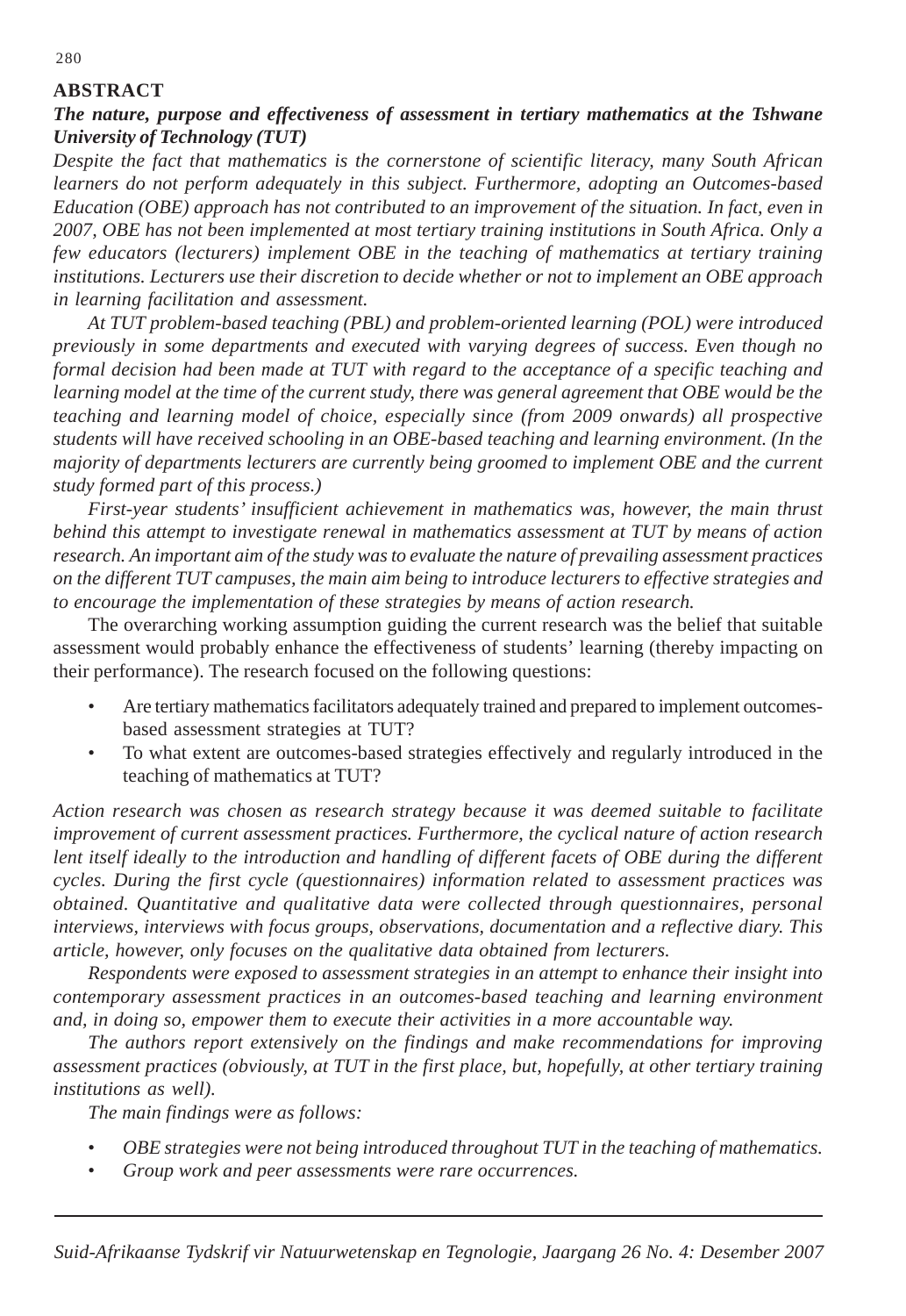- Some lecturers were convinced that new assessment methods would lower the standard of teaching.
- Uncertainty about the merger and the varying teaching conditions at the different campuses tended to inhibit lecturers, making them less willing to undertake assessment renewal.
- The lecturers cited large class groups, a lack of marking assistance and ignorance about OBE as reasons for failing to undertake assessment renewal.
- TUT should benefit from reviewing its admission criteria.

*In conclusion, it should be said that respondents generally agreed that this research went some way towards preparing them for assessment renewal. Moreover, since TUT recently went through a merger, assessment renewal seems to be an idea whose time has come, a hiatus that deserves the attention of serious researchers and academics alike. The authors realise that this article is not a panacea, not a cure-all; obviously, we do not have all the answers. However, hope is expressed that the study has made a significant contribution to this positive development and has contributed in some way to ongoing debates in the field.*

# **OPSOMMING**

Hoewel wiskunde die hoeksteen vorm vir wetenskaplike geletterdheid, presteer talle Suid-Afrikaanse studente nie toereikend in hierdie vak nie. Die inskakeling van die UGO-benadering op skoolvlak blyk boonop nie verbeterde prestasie in die hand te werk nie. Eerstejaarstudente se ontoereikende prestasie in wiskunde het stukrag verleen aan 'n ondersoek na vernuwing in tersiêre wiskundeassessering aan die Tshwane Universiteit van Tegnologie (TUT) by wyse van aksienavorsing. In hierdie artikel doen die navorsers oor die navorsingsproses en uitkomste verslag, en maak aanbevelings ten einde praktykverbetering te fasiliteer. Respondente is aan vernuwing in assessering blootgestel met die oogmerk om hulle insig in kontemporêre assesseringspraktyke in 'n uitkomsgerigte onderrig- en leeromgewing te verbeter en hulle sodoende te bemagtig om op meer verantwoordbare wyse praktyk te stig.

- **TREFWOORDE:** Wiskundeassessering, Outentieke assessering, Ingenieursopleiding, Aksienavorsing, Fokusgroeponderhoude, Kwalitatiewe data-analise, Institusionele samesmelting, Uitkomsgerigte assessering, Kwaliteitsbeheer, Persoonlike onderhoude, Toelatingskriteria
- **KEY TERMS:** Mathematics assessment, Authentic assessment, Engineers' training, Action research, Interviews with focus groups, Qualitative data analysis, Institutional merger, Outcomes-based assessment (OBA), Outcomes-based education (OBE), Quality assurance, Personal interviews, Admission criteria

# **INLEIDING**

Uitkomsgerigte onderwys (UGO) is gedurende die beginjare van Suid-Afrika (SA) se nuwe demokrasie in gebruik geneem. Volgens UGO-beginsels het alle studente die vermoë om suksesvol op kennis, vaardighede, waardes en gesindhede te fokus, in teenstelling met die tradisionele praktyk wat hoofsaaklik op die bemeestering van kennis berus het. Volgens dié benadering behoort duidelike riglyne met betrekking tot verwagtinge, vereistes en assesseringsmetodes aan studente gekommunikeer te word.<sup>1</sup> Sommige navorsers beweer dat vernuwing in wiskunde-onderrig nie kan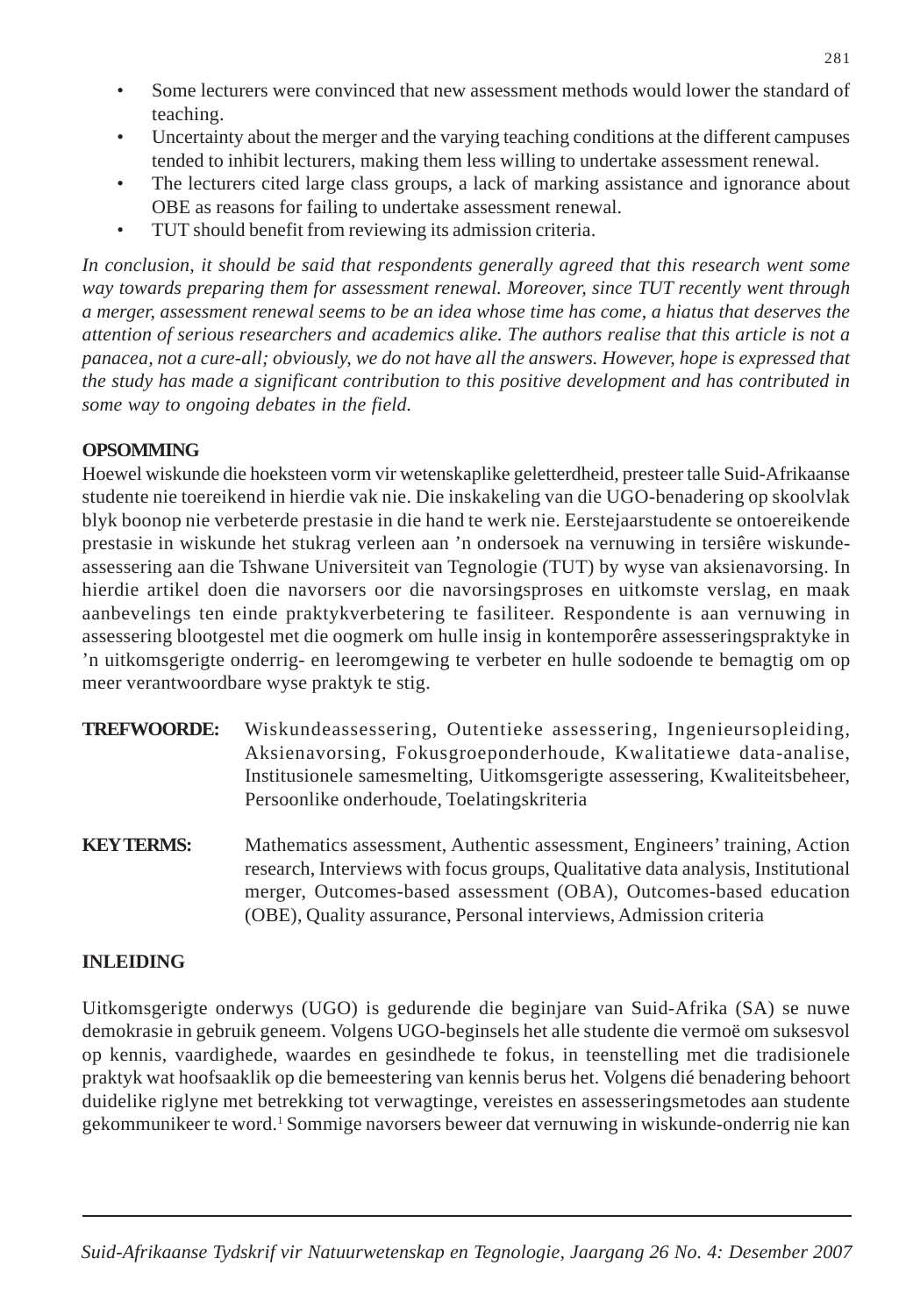slaag indien assesseringsmetodes nie vernuwe word nie, aangesien vernuwing in wiskundeonderwys 'n veel hegter verband tussen aanbieding en assessering vereis.2,3 Assessering behoort 'n natuurlike en positiewe aktiwiteit in 'n dosent se daaglikse roetine te wees.

Baie studente ervaar negatiewe gevoelens vanweë hul wiskundeprestasie en dosente behoort hierdie gevoelens te voorkom deur te verseker dat "reg" en "verkeerd" minder emosiebelaaid is.4 Dosente behoort studente aan te moedig om foute te aanvaar en eerder daaruit te leer.

#### **PROBLEEMSTELLING, AGTERGROND EN NAVORSINGSVRAE**

#### **Agtergrond**

In 2007 word UGO nog nie algemeen op tersiêre vlak in SA gebruik nie en baie min opvoeders implementeer tans uitkomsgerigte assessering (UGA) in tersiêre wiskunde.<sup>1</sup> Dosente gebruik hul eie diskresie in hul besluit om UGO-beginsels in hul fasilitering en/of assessering te inkorporeer of nie. Tydens 'n loodsstudie wat by die Universiteit van Pretoria uitgevoer is (n=30) het dit geblyk dat meeste dosente onder die indruk is dat UGO nie vir tersiêre opleiding bedoel is nie, en dat UGO slegs op skoolvlak gaan bestaan. Die spesifieke verskynsel wat derhalwe tot die onderhawige navorsing aanleiding gegee het, was die feit dat minimale aandag aan die opleiding en voorbereiding van tersiêre opvoeders vir die implementering van UGO gewy word. Dosente kan kwalik langer wag om hulself van die UGO-benadering te vergewis, aangesien UGA binne twee jaar (2009) ten volle in skole geïmplementeer gaan wees. Daar kan dus redelikerwys van dosente verwag word om teen 2009 volledig gereed te wees om studente in die UGO-benadering te onderrig en assesseer.

By TUT is probleem-gebaseerde onderrig (PBL) en probleemgerigte onderrig (*problem-oriented learning)* (POL) in sommige departemente beproef en met verskillende mate van sukses uitgevoer. Ten tye van die onderhawige studie het TUT nog nie formeel 'n keuse oor die onderrigmodel vir die instansie gemaak nie, maar dosente het allerweë aanvaar dat UGO die keuse vir 'n onderrigmodel sou wees, aangesien leerders (op skool) só onderrig word en TUT hierdie leerders inskryf as studente. In meeste departemente word dosente tans op die implementering van UGO voorberei. Die onderhawige studie was deel van hierdie voorbereidingsproses.

#### **UITKOMSGERIGTE ASSESSERING (UGA)**

Die gebruik en betekenis van die terme "assessering" en "evaluering" is al gedebatteer en verskillende opvoedkundiges definieer die terme verskillend.5,6 Vir die doel van die onderhawige artikel word die term "assessering" gebruik vir die beskrywing, versameling en administrasie van 'n proses van puntetoekenning. "Evaluering" tipeer die produk van assessering, deur 'n waardeoordeel van die student se bereiking van uitkomste<sup>6</sup> te gee.

Volgens die Hersiene Nasionale Kurrikulum<sup>6</sup> is assessering 'n deurlopende, beplande proses waartydens inligting aangaande 'n student se vordering en prestasie aan die hand van assesseringstandaarde vir elke leeruitkoms gemeet word. Die proses vereis duidelik gedefinieerde kriteria en 'n verskeidenheid strategieë wat die dosent in staat sal stel om opbouende terugvoering aan die student, ouers en belanghebbendes te verskaf. Studente word begelei om hul volle potensiaal te bereik, en daarom behoort assessering onder meer deursigtig, gefokus en in die onderrig- en leersituasie geïntegreer te wees.

Assessering behoort 'n aantal algemene funksies te vervul wat onder meer die medebepaling van die vlak van vordering, die effek van die onderriggebeure en die geskiktheid van die kurrikulum insluit.7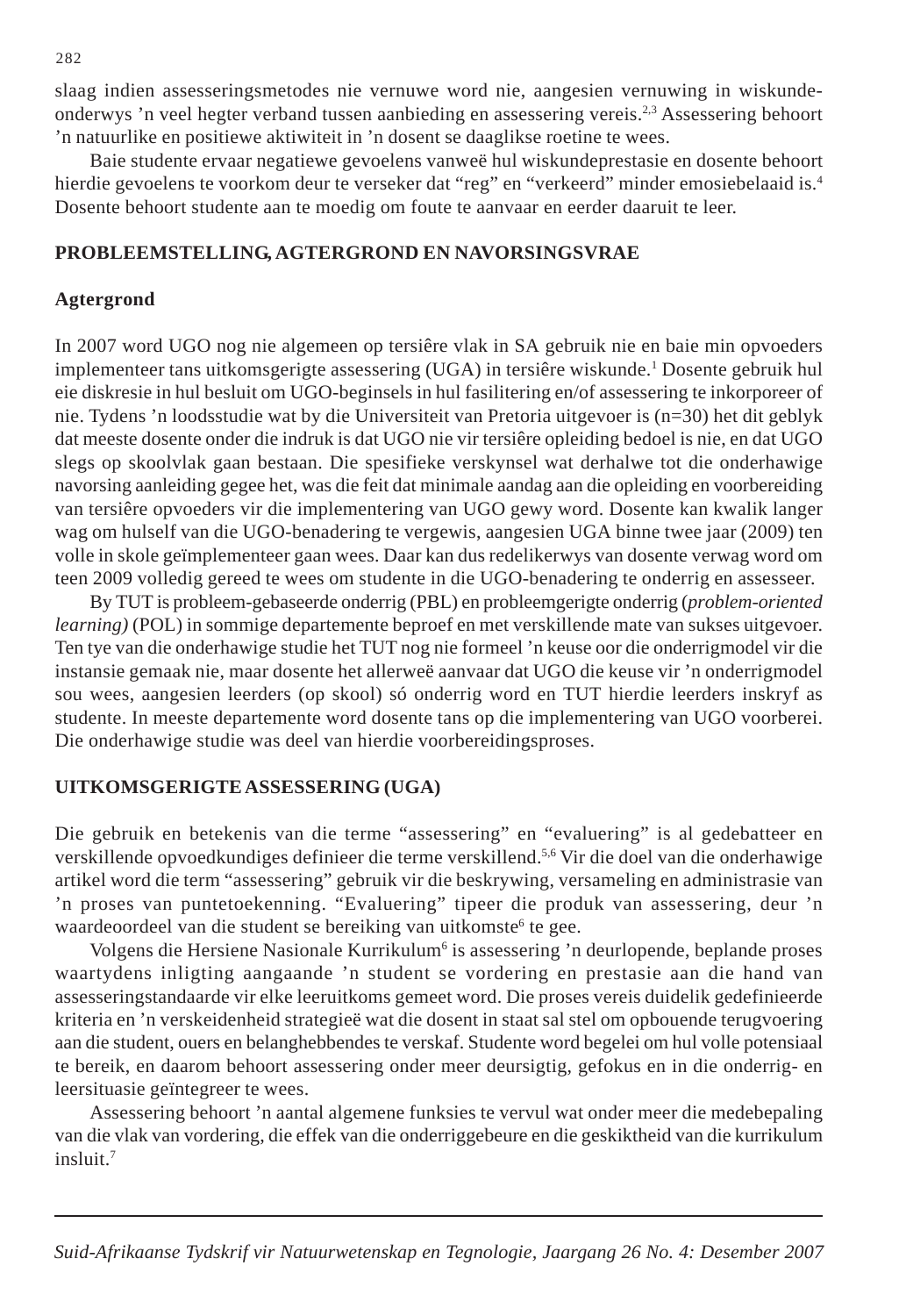Volgens die Departement van Onderwys8 word daar met die deurlopende assesseringsmodel (*CASS)* gepoog om van 'n enkele toets of eksamen na deurlopende, formatiewe assessering te beweeg. Indien deurlopende assessering doelmatig toegepas word, hou die model potensieel baie voordele in. Daar bestaan egter 'n verskeidenheid interpretasies van deurlopende assessering en opvoeders landswyd verwoord onsekerheid oor presies hoe *CASS* geïmplementeer behoort te word.<sup>1</sup>

Tydens die onderhoude met dosente het dit geblyk dat daar by TUT ook 'n verskeidenheid interpretasies van deurlopende assessering bestaan. Heelwat dosente het aangedui dat hulle nie met nuwe vorme van assessering vertroud is nie en dat hulle eksklusief by toetse en eksamens as assesseringsmeganismes hou. Dosente het verder die verkryging van 'n finale bevorderingspunt as hoofdoel van hul assesseringsproses gesien. Die geleentheid tot remediëring deur assessering is deur slegs een respondent verwoord.

## **Navorsingsvrae**

Die navorsing fokus op die volgende primêre navorsingsvrae:

- In watter mate word UGA-strategieë op 'n effektiewe en volhoubare wyse by TUT in wiskundeonderrig geïmplementeer?
- Hoe geredelik sal tersiêre wiskundedosente wat aan TUT verbonde is, bereid wees om UGA te implementeer?

# **NAVORSINGSONTWERP**

#### **Navorsingsbenadering**

'n Aksienavorsingsbenadering, wat kwantitatiewe sowel as kwalitatiewe momente insluit, is gevolg met groter klem op laasgenoemde. Aksienavorsing vereis dat data tydens die normale verloop van aktiwiteite ingesamel word.<sup>9</sup> Tydens die data-insamelingsproses is daar deurgaans gepoog om respondente so min as moontlik in hul dagtaak te ontwrig.

Zuber-Skerritt<sup>10</sup> voer aan dat aksienavorsing by uitnemendheid geskik is om leer en onderwyspraktyke te verbeter en akademici professioneel te laat groei, grondige teorieë te formuleer en sodoende kennisuitbreiding teweeg te bring en uitmuntende onderwys te dokumenteer. Sy beklemtoon verder dat aksienavorsing nie soseer daarop gerig is om algemeen-geldige afleidings te maak nie, maar eerder om nuwe hipoteses te genereer en deelnemers se bestaande praktyke te verbeter.

'n Oogmerk van die onderhawige studie was om die assesseringspraktyke op die verskillende kampusse van TUT te evalueer, met die doel om doeltreffende strategieë aan dosente bekend te stel en die gebruik daarvan aan te moedig deur van aksienavorsing gebruik te maak. Die sikliese aard van aksienavorsing het dit moontlik gemaak om in verskeie siklusse verskillende aspekte te hanteer. Tydens die eerste siklus (vraelyste) is inligting met betrekking tot bestaande assesseringspraktyke ingewin. Die normale verloop van 'n aksienavorsingsiklus het aan bod gekom, naamlik die beplanning van die vraelys, die inskakeling daarvan, volgehoue waarneming en refleksie op die proses om sodoende ingeligte keuses te kan maak vir siklus twee. Gedurende siklus twee (persoonlike onderhoude) kon grondiger inligting by respondente verkry word om meer lig op spesifieke assesseringspraktyke te werp. Tydens die derde siklus is assesseringstrategieë en leerteorieë aan respondente voorgehou (slypskool). Gedurende die fokusgroeponderhoude is opvolginformasie ingewin en verdere slypskole is op versoek aangebied in departemente waar 'n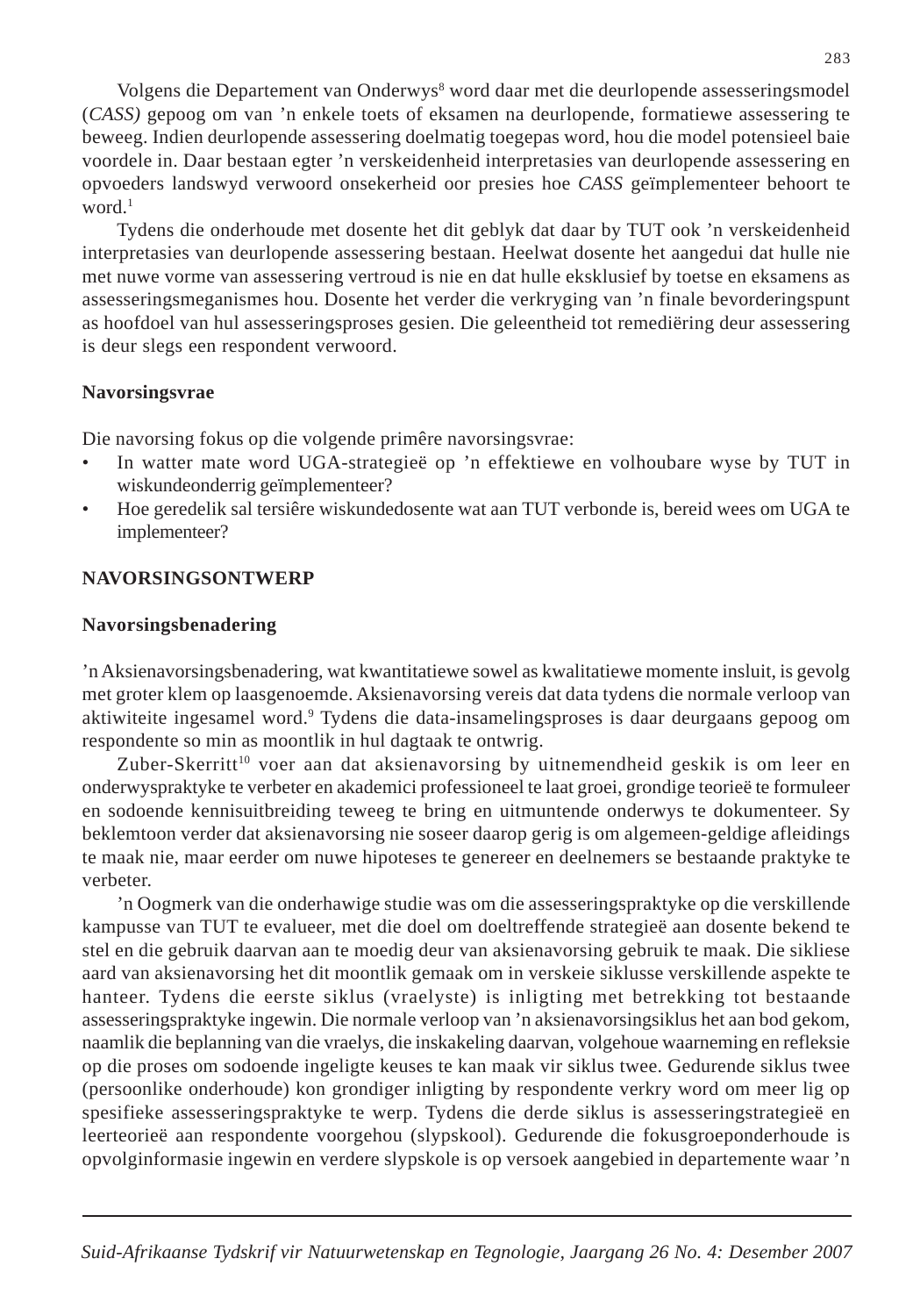bepaalde behoefte ontstaan het. Elke siklus het inligting vir die beplanning van die volgende siklus verskaf. Die sikliese aard van aksienavorsing word in figuur 1 getoon.



*Figuur 1: Die sikliese aard van aksienavorsing11*

# **Konteks**

Die Tshwane Universiteit van Tegnologie (TUT) was die navorsingsterrein. In die onderhawige ondersoek is respondente op die drie kampusse waar die meeste wiskundestudente is, betrek. Wiskundeaanbieding op die verskillende kampusse het radikaal verskil en wiskundedosente was soms enkelinge in 'n ingenieursdepartement en op ander kampusse was daar 'n wiskundedepartement met 'n streng gekoördineerde aanbiedingstyl, in spanverband. Die kampusse sien soos volg daaruit:

# *Arcadia-kampus*

Die Fakulteit Natuurwetenskappe (vir die doel van die huidige artikel verwys ons steeds na die oorspronklike name van fakulteite, maar die leser word daarop gewys dat sommige fakulteite se name sedertdien verander het) is op hierdie kampus gesetel. Wiskunde word hier gedoseer aan studente wat 'n verskeidenheid diplomakursusse volg. Die wiskundedosente bevind hulle saam met dosente wat kwaliteitsmodules en statistiek in die Departement Wiskundige Tegnologie doseer.

# *Pretoria-kampus*

Wiskunde word hier aan ingenieurstudente gedoseer. Die kerngedeelte van die Fakulteit van Ingenieurswese is op hierdie kampus gesetel. Die wiskundedosente bevind hulle op hierdie kampus as lede van ander departemente, byvoorbeeld die Departement Elektriese Ingenieurswese of die Departement Meganiese Ingenieurswese.

# *Soshanguve-kampus*

Wiskunde word hier aan studente wat ingenieurswese of natuurwetenskappe bestudeer, gedoseer. Die wiskundedosente bevind hulle saam met fisika- en statistiekdosente in die Departement Fisiese Wetenskappe.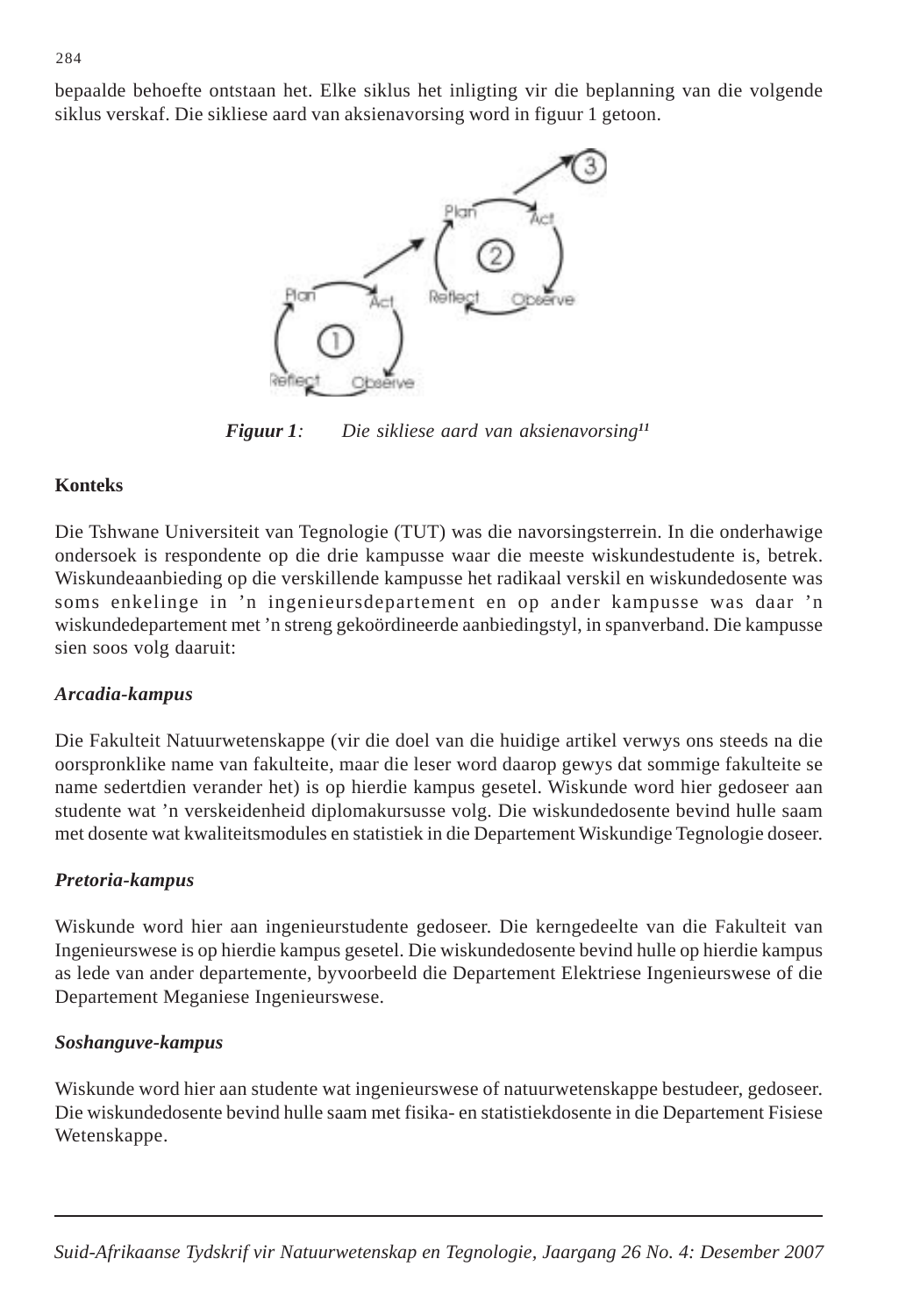## **Dataversameling**

Die studiebevolking het bestaan uit dosente en studente verbonde aan die Tshwane Universiteit van Tegnologie. Die primêre navorser het gerieflikheidshalwe besluit op Tshwane Universiteit van Tegnologie, aangesien sy oor *a priori*-kennis aangaande die instansie beskik, met spesiale verwysing na assesseringsgebruike aan die Soshanguve-kampus. 'n Doelmatige steekproefneming is gebruik ten einde 'n klein aantal belanghebbende individue by die studie te betrek.12

Al die wiskundedosente is versoek om vraelyste in te vul. Die dosente in die Fakulteit Ingenieurswese is ook in die steekproef ingesluit, sowel as alle eerstejaarstudente in wiskunde wat vir Meganiese, Elektriese en Siviele Ingenieurswese geregistreer was. Die studente het 'n studentevraelys ingevul. Persoonlike onderhoude en fokusgroeponderhoude is met dosente gevoer. Assesseringsdokumentasie, byvoorbeeld beleidsdokumente, vraestelle en moderatorsverslae is as addisionele databron gebruik. Die data afkomstig uit die studentevraelyste word nie in die artikel breedvoerig bespreek nie, aangesien klem op die dosentevraelys val.

Hierdie studie het aan verskeie karakteristieke eienskappe van kwalitatiewe navorsing voldoen, naamlik om meervoudige realiteite te aanvaar en interaktiewe strategieë van data-insameling toe te pas. Kwalitatiewe navorsing is beskrywend, kontekstueel, ondersoekend en teoriegenererend van aard.<sup>13</sup> Merriam<sup>14</sup> en Morse<sup>15</sup> beskryf kwalitatiewe navorsing as 'n ondersoekende en grondige beskrywing van 'n fenomeen in natuurlike omstandighede.

Die vraelyste is eerstens aan alle dosente in die steekproef gestuur, en na aanleiding van die resultate verkry uit die vraelyste is verdere data-insamelings verfyn. As gevolg van 'n lae responskoers ten opsigte van die dosentevraelyste is daar besluit om dosente na 'n assesseringslypskool te nooi en op grond van deelname aan die slypskool die steekproef te verfyn. Persoonlike onderhoude is met die voornemende deelnemers aan die slypskool gevoer en na afloop van die slypskool fokusgroeponderhoude met die deelnemers self. Die wiskundedosente en ingenieurs is afsonderlik in fokusgroepe vir die onderhoude ingedeel. Elke siklus is beplan, uitgevoer, waargeneem en na afloop daarvan het refleksie gelei tot die beplanning van die volgende siklus.

Tydens die persoonlike onderhoude is tien vrae aan elke respondent gevra om sy/haar assesseringstrategieë te bepaal, maar ook om meer oor die aard, doel en doeltreffendheid van elke dosent se assessering te wete te kom.

Tydens die fokusgroeponderhoude is daar hoofsaaklik op vernuwing gefokus. Die deelnemers is gevra hoe hulle vernuwing in hul assessering kan bewerkstellig. Die primêre navorser het gehoop dat deelnemers met voorstelle sou kom en dat verskeie projekte ter vernuwing van assesseringspraktyke in werking gestel kon word. Hierdie idee is egter nie verwesenlik nie, en die beplande intervensies (vyfde siklus) moes aangepas word. Tydens die fokusgroeponderhoude het dit aan die lig gekom dat wiskundedosente oor die algemene kwaliteit van vraestelle en nasienwerk bekommerd was. Intervensies is voorlopig daarvolgens beplan en uitgevoer. Die ingenieurs het ander unieke probleme verwoord, maar wou nie vernuwing in assessering oorweeg nie. Hulle het die mening uitgespreek dat hul huidige assesseringspraktyke vir hul doeleindes voldoende was.

#### **ETIESE OORWEGINGS**

Daar is 'n vertrouensverhouding met die respondente aangegaan, aangesien vertroue in opvoedkundige navorsing van kardinale belang is. Die meeste respondente merk baie vinnig oneerlikheid en onopregtheid op en verwerp dan die proses.12 Die respondente is breedvoerig oor die doelwit van die projek ingelig. Bevindinge is anoniem gerapporteer en respondente se waardigheid is te alle tye gerespekteer.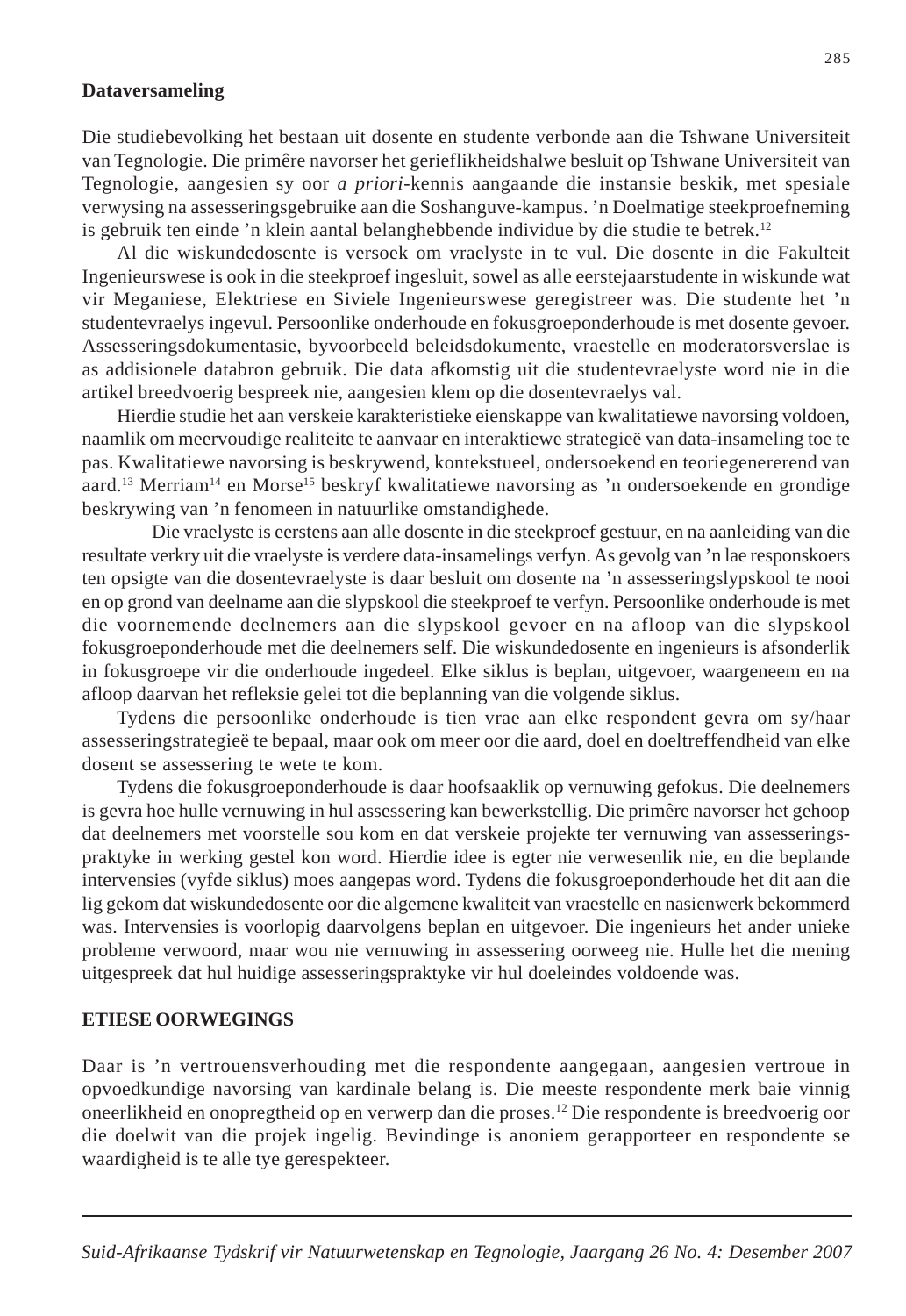# **BEPERKINGE VAN DIE ONTWERP**

Die onderhawige studie was 'n kleinskaalse, plaaslike studie en die veralgemeningswaarde is skraal, maar die studie sal wel tentatiewe veralgemeningswaarde hê.<sup>12</sup> Die navorsers se primêre fokus was vernuwing in assessering en wou respondente aan vernuwing blootstel. Respondente is ook aangemoedig om gereeld oor hul eie praktyke te reflekteer. Die steekproef was groot genoeg om inferensiële statistiek toe te pas, maar min vraelyste is terugontvang. Verdere betrokkenheid het op uitnodigings aan departemente berus en net sekere departementshoofde het hul samewerking verleen. Die respondente was van verskillende kampusse afkomstig en dié feit het daartoe bygedra dat genuanseerde inligting bekom is, veral aangesien die samesmeltingsproses van die instansie nog onderweg was. Een van die eerste pogings om eenvormige aanbiedings in vakke op alle kampusse te verskaf, was om eenvormige assesserings te laat plaasvind. Bestuur het geglo as identiese eksamens geskryf word, sal vakaanbiedings tussen kampusse gekoördineer word. In die vak wiskunde het hierdie studie beslis bygedra tot die harmonisering van aanbiedings en assessering op verskeie kampusse.

## **RESULTATE EN BESPREKING**

Die resultate van die onderhawige studie word aan die hand van die verskillende insamelingsmodi bespreek. Nolan en Meister<sup>16</sup> beweer: "... shared meaning and shared cognition play a crucial role in an organization's capacity for improvement", en hierdie siening is tydens die fokusgroeponderhoude bevestig. Die dosente het ondervind dat hulle gelyksoortige kwessies hanteer, al bevind hulle hulself op verskillende kampusse.

Die analise van die kwalitatiewe data is op 'n kombinasie van Becker en Geer<sup>17</sup> en Tesch<sup>18</sup> se benaderings geskoei. Die benadering behels dat die data in die transkripsies volgens temas gekodeer is en dat temas saam in kategorieë geplaas is. Die navorser rangskik dan hierdie kategorieë en bepaal moontlike interafhanklikheid tussen verskillendes. Die data is hiervolgens geanaliseer en word vervolgens so gerapporteer (Tabel 1 en 2).<sup>19</sup>

#### *Vraelyste*

Die doel van die dosentevraelys was om bestaande assesseringspraktyke te belig en meer oor die respondente se akademiese ingesteldheid te wete te kom. Enkele hipoteses is aan die hand van data uit die vraelyste getoets. Die vraelyste het dus kwalitatiewe sowel as kwantitatiewe data verskaf, maar in hierdie artikel word slegs die kwalitatiewe resultate bespreek.

Enkele *verbatim*-response wat aan die hand van die dosentevraelys na vore getree het, verdien vermelding. In 'n filter- en opvolgvraag met betrekking tot UGO is eerstens vasgestel of dosente opleiding in UGO ontvang het. Respondente moes daarna opvolgvrae wat by hul aanvanklike antwoord aanpas, beantwoord. Respondente wat aangevoer het dat hul opleiding in UGO ontoereikend was, het redes soos "*No subject related examples were given*" en " *Infra-structure does not allow implementation*" aangevoer. Respondente wat wel met hul opleiding in UGO tevrede was, het aangevoer: "*Basic training was given*" en "*Got introduced and could implement*". Die uiteenlopende aard van die response het die navorsers tot die gevolgtrekking laat kom dat opleiers nie deurgaans sensitief is vir die behoeftes van 'n groep nie, of opleiers beskik nie oor die vakkennis om toepaslike voorbeelde te verskaf nie.

Respondente het met betrekking tot die inskakeling van UGA eweneens uiteenlopende menings uitgespreek. Dié wat positief oor die inskakeling van UGA gevoel het, het redes aangevoer soos: "*Students know what is expected*", "*Prepare students for industry*" en "*It keeps the students active*".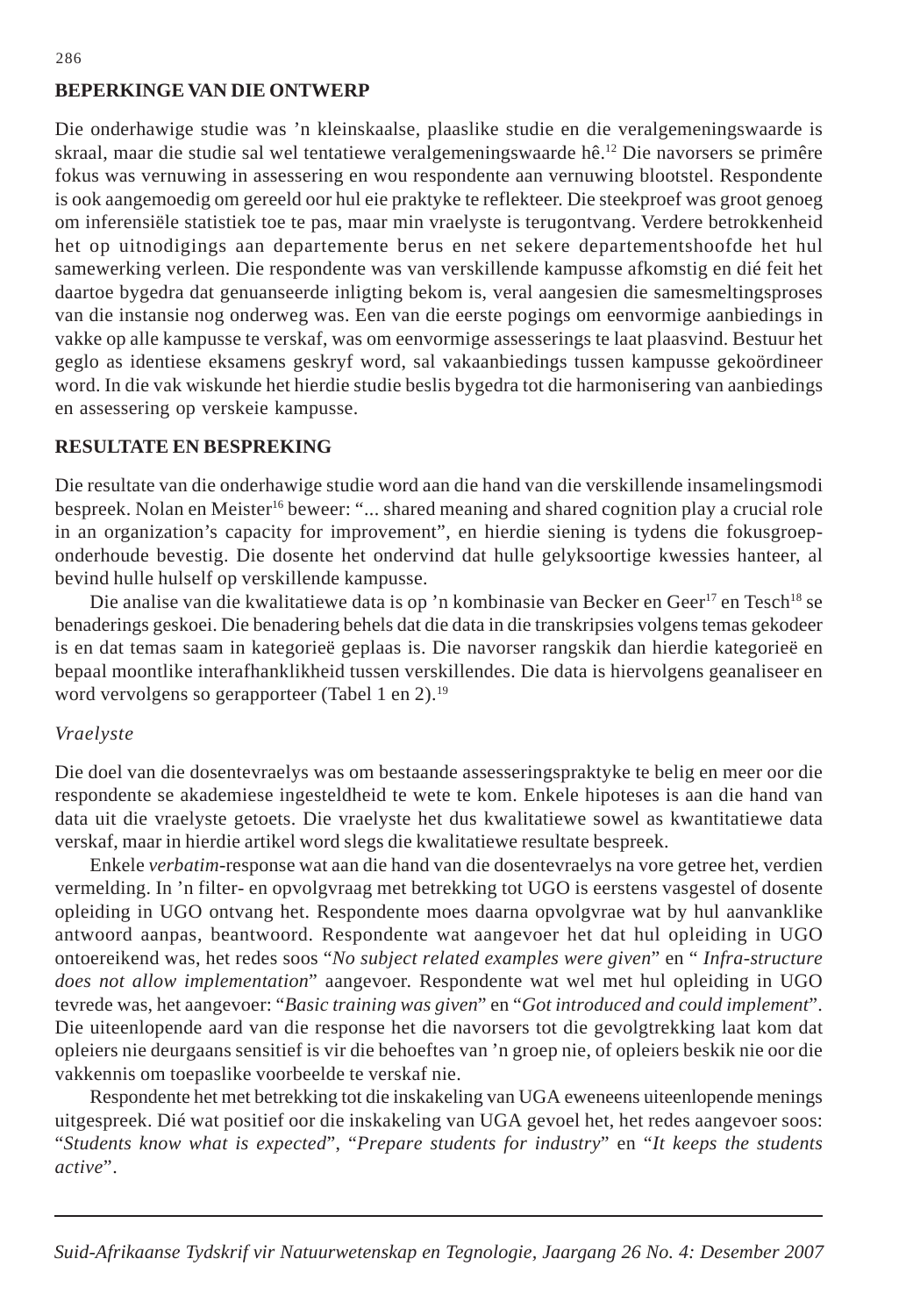Respondente wat negatief oor UGA gevoel het, het aangevoer: "*Actual learning is neglected*", "*spoon-feeding". "No self-study from students*" en "*Class groups too big*".

Die studentevraelys het studente se houding en kennis aangaande UGO bepaal en triangulasie met die dosentevraelys moontlik gemaak. Albei die vraelyste is anoniem voltooi, wat dit onmoontlik gemaak het om vas te stel watter studente deur watter dosente bedien is. Alhoewel die studentevraelys waardevolle inligting met betrekking tot groepwerk verskaf het, word die kwalitatiewe data uit die studentevraelyste nie in hierdie artikel verder bespreek nie.

## **Dosentevraelyste**

Gedurende die studie is 46 dosentevraelyste terugontvang uit die 151 wat uitgedeel is en breedvoerige inferensiële statistiek sou dus nie sinvol wees nie.

Dit het uit dosente se response geblyk dat hulle oor die algemeen onkundig was oor vele fasette van uitkomsgerigte assessering (weinig dosente het byvoorbeeld enige idee gehad van wat presies die term "assesseringsrubriek" beteken of van die wyse waarop hierdie assesseringsmeganisme geïmplementeer kan word ten einde toereikender assessering te fasiliteer, assessering aan te vul of assessering te komplementeer).

Dit het ook geblyk dat daar weinig verband bestaan tussen dosente se ouderdomme en jare ervaring ('n resultaat wat nie strook met normale verwagtings van ouderdom teenoor diensjare nie). Teen die agtergrond van toenemende druk wat op universiteite geplaas word om gelyke indiensneming te bevorder, kan geredelik aanvaar word dat hierdie tendens in die toekoms sal voortduur. Met ander woorde indiensneming en bevordering van persone uit die industrie, sonder die nodige ervaring of kennis van klasgee of assessering sal voortduur. **Fasilitering van opleidingsgeleenthede waartydens basiese beginsels van UGA uiteengesit word en wat spesifiek vir hierdie kollegas beplan word, is onses insiens derhalwe van kernbelang**. 20

Die vraelyste is deur persoonlike onderhoude opgevolg (tweede siklus).

#### **Persoonlike onderhoude**

Persoonlike onderhoude is met die 18 persone gevoer wat aangedui het dat hulle 'n slypskool oor assessering in tersiêre wiskunde wou bywoon. 'n Uitnodiging is *via* die kantoor van die Dekaan van Ingenieurswese na alle departemente gestuur. In sommige departemente was die bywoning vrywillig en in ander departemente is iemand afgevaardig om die slypskool by te woon. Die veronderstelling was dat alle wiskundedosente die slypskool sou bywoon, maar dit was nie die geval nie. Die teenwoordigheid van ingenieurs in die steekproef is nie toevallig nie. Wiskunde is in die verlede op sommige van die kampusse deur die ingenieurs self gedoseer en aangesien so baie van die ingenieursvakke swaar op wiskunde steun, is die ingenieurspersoneel doelbewus by die ondersoek betrek. (Wiskunde word as 'n diensvak aan ingenieurstudente verskaf en die wiskundepersoneel spreek voortdurend die mening uit dat hulle wil "seker maak" dat hulle " 'n toepaslike diens lewer".)

Die onderhoude was semigestruktureerd, in die respondent se kantoor gevoer en op band opgeneem vir latere *verbatim-*transkripsie. Hierdie persone het deelgeneem omdat hulle in die onderrig van wiskunde belang gestel het en in meeste gevalle direk of indirek daarby betrokke was. Hulle was dus informasieryke individue.

Fraenkel en Wallen<sup>21</sup> verskaf waardevolle wenke vir die kodering van kwalitatiewe data en verwys onder meer na gemanifesteerde *versus* latente inhoud. Meerderwaardigheid en agterdog is voorbeelde van latente inhoud wat na vore gekom het. 'n Respondent voer byvoorbeeld die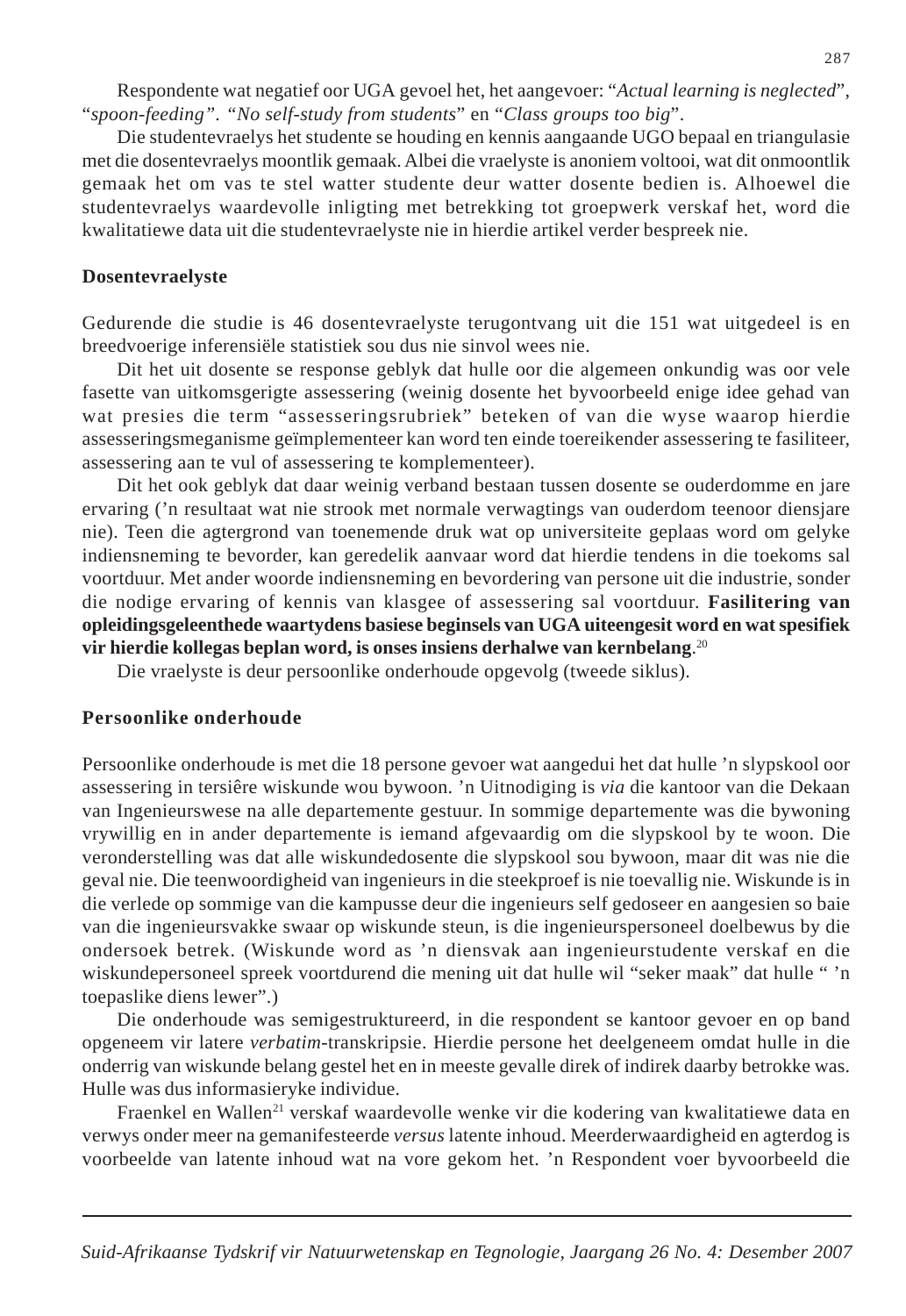volgende aan: "Op daardie kampus gaan daar niks aan nie, hulle gebruik nie eers dieselfde handboek as ons nie." Latente inhoud is in kleure in die transkripsies gekodeer om dit duidelik uit te lig.

Tydens die persoonlike onderhoude is tien vrae aan die respondente aan die hand van 'n onderhoudsprotokol gestel. Die volgorde is nie slaafs gevolg nie en daar is deur middel van opvolgvrae dieper gedelf ten einde 'n beter begrip van die aspek onder bespreking te kry. Die tema van die onderhawige studie, naamlik die aard, doel en effektiwiteit van assessering is deurgaans in gedagte gehou. UGO was nie die uitsluitlike tema van die studie nie.

Die aanbieding van die kwalitatiewe data is op Wolcott<sup>22</sup> se drieverdiepingbenadering, naamlik die verwerking van data deur middel van beskrywing, analise en uiteindelik interpretasie geskoei. 'n Deduktiewe werkwyse is gevolg deur die data wat aan die hand van die persoonlike onderhoude bekom is en die tema in elke vraag as 'n voorlopige kategorie te stel. Opvolgvrae en latente inligting het egter subkategorieë laat ontstaan. In tabel 1 word die kategorieë en subkategorieë gestel, gevolg deur 'n bespreking van elkeen van die kategorieë.

| Kategorieë                                                      | Subkategorieë                                                                                     |
|-----------------------------------------------------------------|---------------------------------------------------------------------------------------------------|
| Redes vir assessering (doel)                                    | Klem op kennis<br>Weinig melding van remediëring                                                  |
| Rolspelers by assessering                                       | Dosent as hoofrolspeler                                                                           |
| Tipes leer wat geassesseer word (aard)                          | Onsekerheid by respondente                                                                        |
| Assesseringstrategieë (aard)<br>(Hoe word daar geassesseer?)    | Gewildheid van toetse en eksamens<br>Praktiese vakke<br>Agterdog<br>Arrogansie/meerderwaardigheid |
| Versekering van kwaliteitsleer (effektiwiteit)                  | Onsekerheid by respondente                                                                        |
| Konsekwentheid van bepunting (effektiwiteit)                    | Ongewenstheid<br>Gebrek aan verbetering                                                           |
| Die gebruik van assesseringskriteria<br>(aard en effektiwiteit) | Onkunde wat tot onbruik lei<br>Tevredenheid met huidige assesserings-<br>praktyk                  |
| Funksies van assesseringskriteria<br>(aard en effektiwiteit)    | Oorweging van moontlike gebruik<br>Bewuswording van potensiële probleme                           |
| Terugvoer aan studente (doel)                                   | Noodsaaklikheid van deeglike terugvoer                                                            |
| Effektiwiteit van assessering                                   | Die misverstaan van "effektiwiteit"<br>Meerderwaardigheid                                         |

**TABEL 1:** Kategorieë en subkategorieë van die persoonlike onderhoude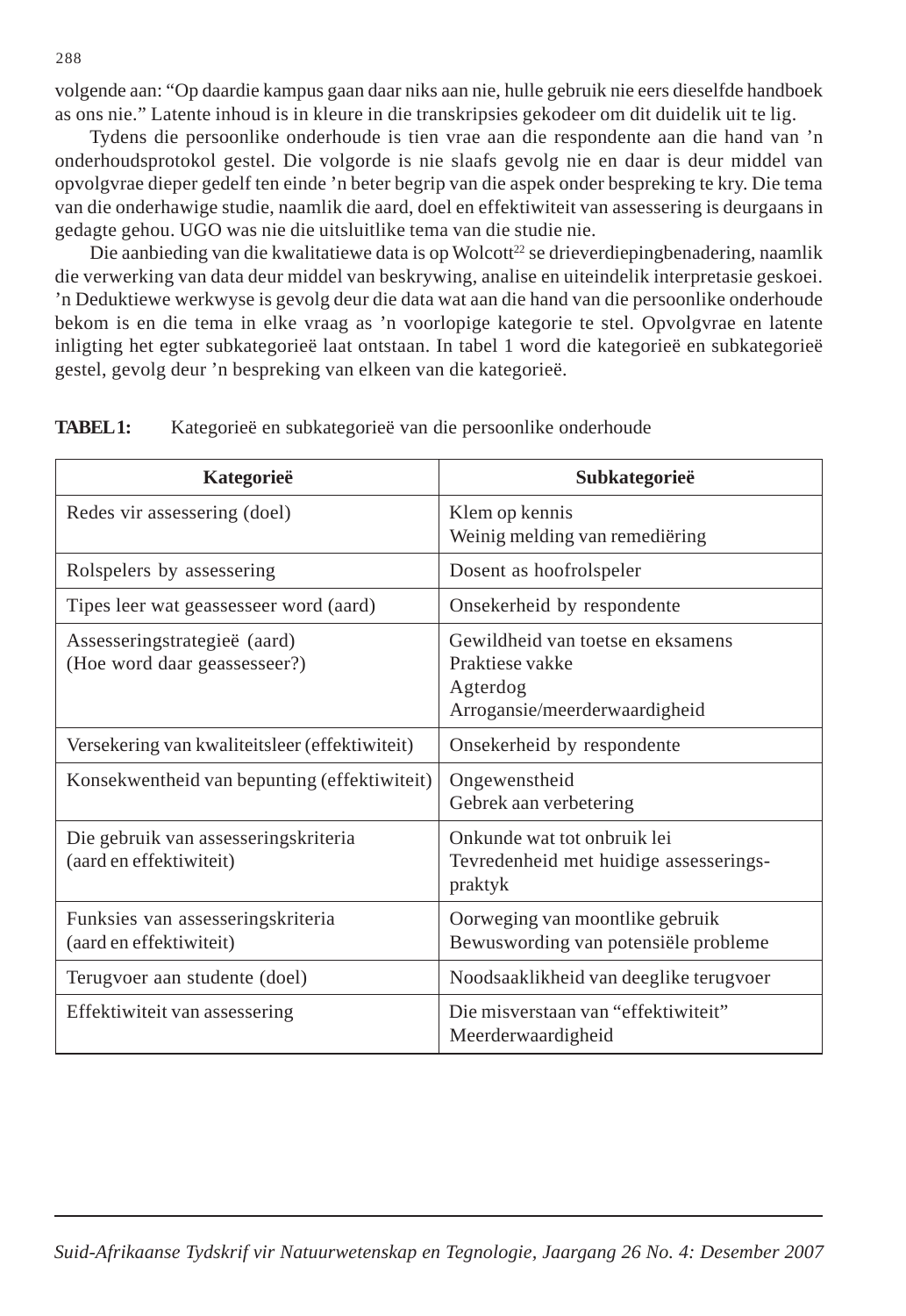# *Redes vir assessering*

Tydens die onderhoud het die meeste dosente die rede vir assessering as die verkryging van punte voorgehou. Sterk klem is op die assessering van kennis gelê. Slegs een dosent het die geleentheid tot remediëring vermeld.

# *Rolspelers by assessering*

Die dosente het deurgaans die hoofrol in die assesseringsproses gespeel. Dosente voer aan dat hulle nie self- of eweknie-assessering kan aanwend nie aangesien "studente nie vertrou kan word nie" of "studente nie die assessering reg kan doen nie". Voorbeelde van groepwerk waar studente vir almal in die groep 'n identiese punt toeken, is onder meer voorgehou as voorbeelde.

# *Tipes leer wat geassesseer word*

Dosente was baie onseker oor die betekenis van hierdie vraag. Die meeste het gevra dat die vraag aan hulle verduidelik moes word. Die meeste dosente kon nie tipes leer opnoem nie en het waarskynlik weinig kennis hieroor. Dosente het genoem dat hulle van die studente verwag om die kennis wat hulle verwerf het, te kan toepas. Probleemoplossing is ook genoem. Een respondent het aangevoer dat hy die onderste drie vlakke van Bloom se taksonomie kan gebruik, want studente kan nie die ander drie vlakke bemeester nie.

# *Assesseringstrategieë*

Toetse en eksamens was verreweg die gewildste vorms van assessering. Sommige vakke wend wel projekte in praktiese vakke as 'n vorm van assessering aan. Agterdog het as bykomende subkategorie na vore gekom, aangesien dosente dikwels agterdog verwoord het. Dosente het beweer: "Ek vertrou bloot nie iemand wat 70% slaagsyfer het nie, dis onmoontlik met die lui studente wat ons het." 'n Ander het gesê: "Op die B-kampus gaan daar niks aan nie. Ek sal my nie verbaas as hulle die vraestel afrig nie. Hulle gebruik nie eers dieselfde handboek as ons nie, hoe kan hulle dieselfde eksamenvraestel slaag?" Enkele persone het meerderwaardigheid geopenbaar, maar in sulke sterk bewoorde sinne dat die navorsers dit nie kon ignoreer nie. Meerderwaardigheid teenoor die studente was sigbaar in sinsnedes soos "studente is geleerde bobbejane", "hulle is oorwegend lui" en "mens kan hulle nie vertrou nie". Meerderwaardigheid teenoor kollegas was sigbaar in sinsnedes soos " Ek spandeer meer tyd as enigeen in my departement aan nasienwerk", "by sommige dosente is die student se punt eweredig aan die dikte van die taak" en "voordat ons nie almal op een kampus is nie, vertrou ek nie wat daar anderkant aangaan nie."

# *Versekering van kwaliteitsleer*

Respondente het deurgaans nie kennis gedra van wat met "kwaliteitsleer" bedoel word nie. Die meeste het gereken as hulle studente sover kon kry om kennis in die praktyk toe te pas, dan het hulle kwaliteitsleer bewerkstellig.

# *Konsekwente bepunting*

Ten tye van die studie was hierdie aspek nog nie verwesenlik nie en respondente het die gewenstheid daarvan sterk verwoord. Verskillende nasienstandaarde het bestaan en die samesmelting van die instansie is as rede voorgehou.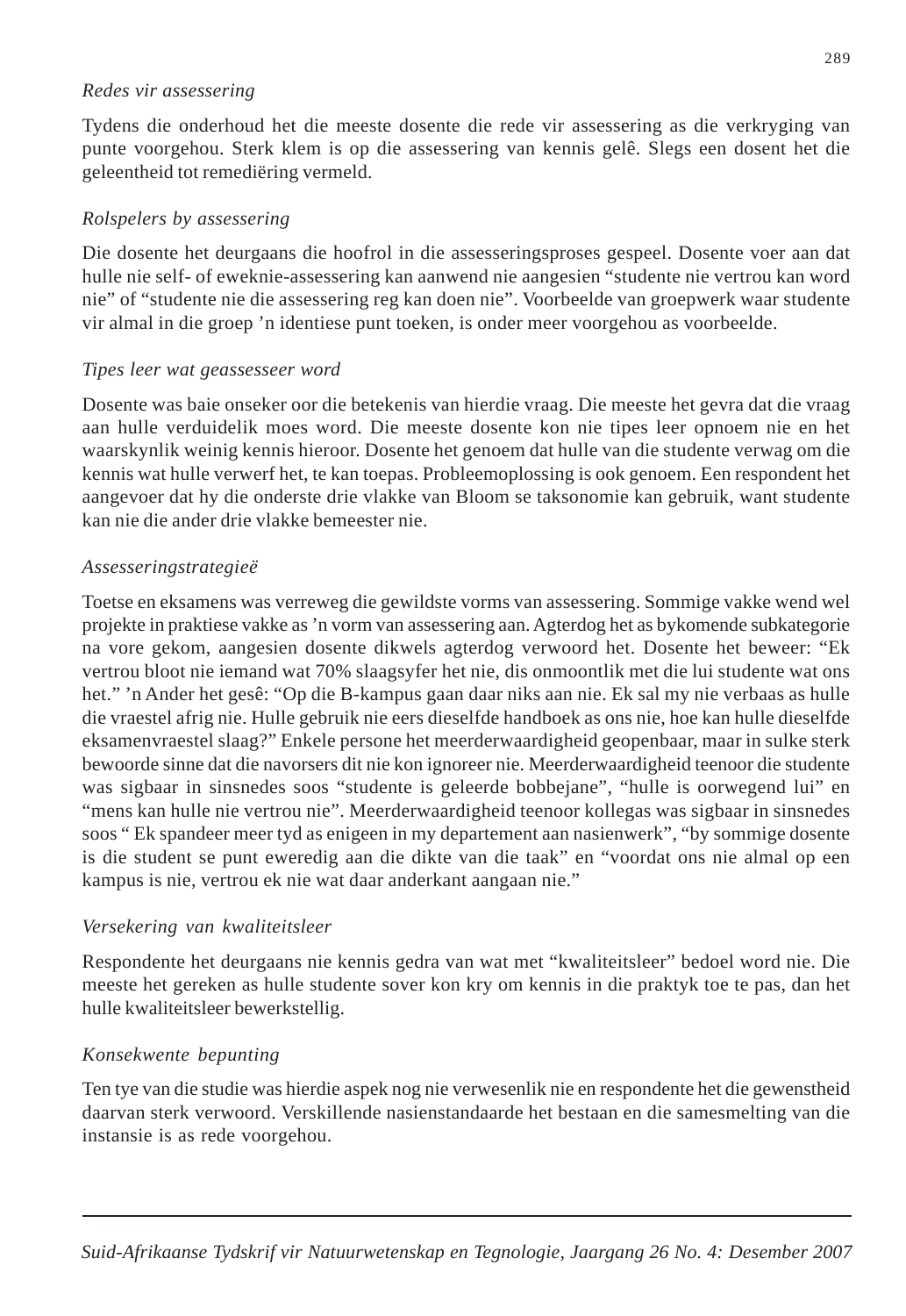#### 290

# *Die gebruik van assesseringskriteria*

Die konsep assesseringskriteria was aan sommige dosente onbekend en sommiges het nadat die navorsers dit verduidelik het, gedink dat kriteria bruikbaar kon wees. Ander het beweer dat die gebruik van assesseringskriteria te rigied en bindend was en boonop te tydrowend. Die meeste dosente het aangevoer dat hulle met hulle huidige assesseringspraktyke tevrede was.

# *Funksies van assesseringskriteria*

Dosente het oorwegend saamgestem dat assesseringskriteria kon meewerk om eenvormige nasienwerk te verseker, maar niemand het die begeerte uitgespreek om assesseringskriteria voortaan in hul assesseringsproses in te skakel nie.

# *Terugvoer aan studente*

Alle respondente was dit eens dat tydige en deeglike terugvoer aan studente van kardinale belang is.

# *Effektiwiteit van assessering*

Die term "effektiwiteit" is waarskynlik deur die respondente misverstaan. Die navorsers het aan elke respondent gevra om aan hom-/haarself 'n punt uit tien vir die effektiwiteit van hul assessering te gee. Respondente het hulself deurgaans 'n hoë punt gegee en as rede onder meer die volgende aangevoer: "Ek werk te hard om myself minder te gee", "Na aanleiding van my studente se prestasie behoort ek sewe uit tien te kry", "Ons doen goeie werk in die departement, maak dit sewe uit tien", "Twaalf uit tien, want ek doen baie moeite met my vraestelle. Ek het 'n databasis waaruit ek kan kies" en "Na tien jaar weet mens hoe om na te sien, agt uit tien."

Die data afkomstig uit die persoonlike onderhoude het die inhoud van die slypskool medebepaal en in die fokusgroeponderhoude (vierde siklus) rigting voorsien.

# **Slypskool**

Die slypskool is deur 'n dosent van die Universiteit van Pretoria mede-gefasiliteer. Die slypskool is op videoband vasgelê, maar nie *verbatim* getranskribeer nie. Notas is tydens die slypskool geneem en met inligting wat op die bande waargeneem of gehoor is, aangevul. Die aard van die slypskool was sodanig dat 'n *verbatim*-transkripsie weinig meer data na vore sou bring. Tydens die slypskool is inligting oor bepaalde aspekte van leerbenaderings en leerstyle aan die deelnemers verskaf. Deelnemers se bydraes het by die aanbieding van leerstyle en leerbenaderings aangesluit en nie noodwendig op eie praktyke gefokus nie.

# **Waarnemings, veldnotas en bepeinsingsdagboek**

Waarnemings is tydens elke fase van die data-insameling gedoen, veldnotas is geneem en waarnemings is tydens die onderhoude en fokusgroeponderhoude gedoen, aangesien die kassetopname van die gesprekke dit vir die primêre navorser moontlik gemaak het. Alle notas en refleksies is in 'n bepeinsingsdagboek bygehou. Dit is egter van belang om te besef dat die analise van al hierdie data slegs 'n ondersteunende rol gespeel het<sup>23</sup> en nie as sodanig aan streng analise onderwerp is nie.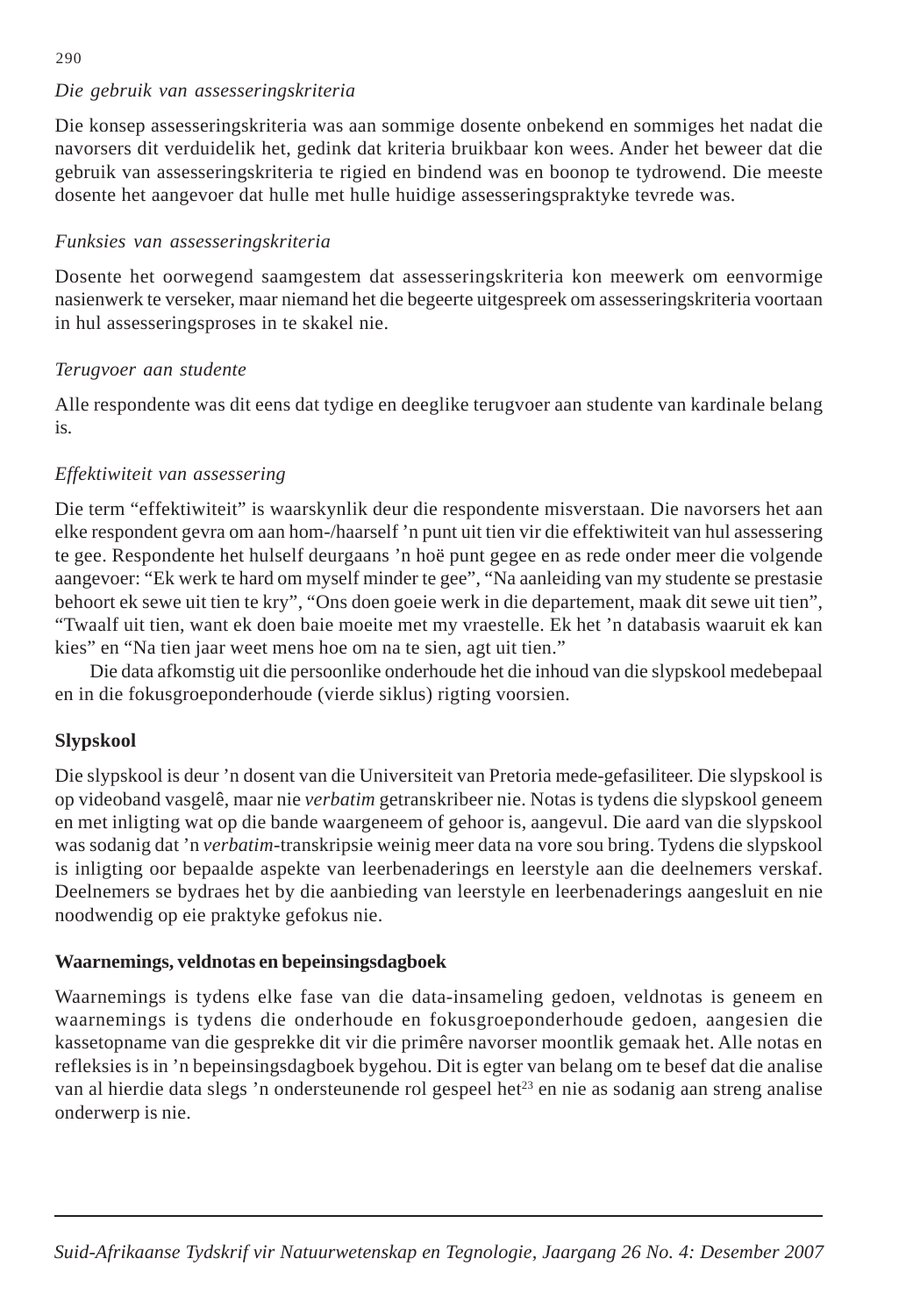#### **Fokusgroeponderhoude**

Die doel van die fokusgroeponderhoude was om grondiger en dieper in die navorsingsomgewing te delf. Dit het aan respondente die geleentheid gebied om saam te besin, en op mekaar se persepsies te reageer en standpunte te debatteer. Die twee fokusgroeponderhoude is albei op die Pretoriakampus in modern toegeruste lokale gevoer. Die eerste is op kassetband opgeneem en die tweede op videoband. Albei is *verbatim* getranskribeer.

Die eerste fokusgroep is met ses deelnemers (personeel in die Fakulteit Ingenieurswese) gevoer. Die kategorieë wat in die analise van die data uit die kassette na vore getree het, het as riglyne vir die tweede rondte fokusgroeponderhoude gedien. Die tweede rondte fokusgroeponderhoude is met die wiskundedosente gevoer.

Inligting bekom na aanleiding van die twee fokusgroepe is induktief gehanteer aan die hand van Tesch18 se metode, onder meer deur geen vooropgestelde kategorieë of subkategorieë te stel nie. Die twee fokusgroeponderhoude het soortgelyke inligting na vore gebring en ter wille van bondigheid word slegs die fokusgroeponderhoud met die wiskundedosente bespreek.

#### **Data uit die fokusgroeponderhoud met wiskundedosente**

Deelnemers is ter inleiding aangaande die doel van die fokusgroeponderhoud ingelig, naamlik om grondige inligting oor assesseringspraktyke by TUT vas te stel, nie om as 'n probleemoplossingsgeleentheid te dien nie, en die doel was slegs om huidige praktyke te bespreek en die moontlikheid van verbeterde praktyke te ontgin.

Die data uit die fokusgroeponderhoud is getranskribeer, verskeie kere deurgelees en kantaantekeninge gemaak. Die analise van die data het 'n proses van kristallisasie gevolg,<sup>24</sup> deels om die vertroubaarheid van die data te verhoog, maar ook om die veelvuldig gekonstrueerde realiteit binne die interpretatiewe domein op holistiese wyse te bestudeer.<sup>25</sup> Die kategorieë en subkategorieë in tabel 2 het na deeglike besinning en kontrolering (die dienste van 'n eksterne kodeerder met ervaring in assessering in tersiêre kontekste **is bekom**) na vore getree.

Die dosente wat hierdie fokusgroeponderhoud bygewoon het, was van vier kampusse afkomstig, en het uiteenlopende ervarings gehad. Aangesien al die respondente wiskunde doseer, het groot dele van die bespreking oor relevante prosedures gehandel. Die kategorieë van die eerste fokusgroeponderhoud is as riglyn vir die tweede gebruik, maar subkategorieë is geskep soos dit uit die data na vore getree het. In tabel 2 word die aanvangskategorieë, sowel as nuwe en subkategorieë wat uitgekristalliseer het, getoon:

Bespreking van die resultate vind vervolgens aan die hand van voorgenoemde kategorieë plaas.

#### *Onsekerheid*

Daar was onsekerheid oor wiskunde as vak. Die kommer oor die voortbestaan van 'n wiskundedepartement was aktueel. Die alternatief is dat wiskundedosente wat oor kampusse versprei is, in ander ingenieursdepartemente geakkommodeer sal word.

Die inhoud van die nuwe skoolsillabus, en die vraag of ons wel studente met wiskundige geletterdheid tot ingenieurstudies sal kan toelaat, was ook 'n onsekerheid.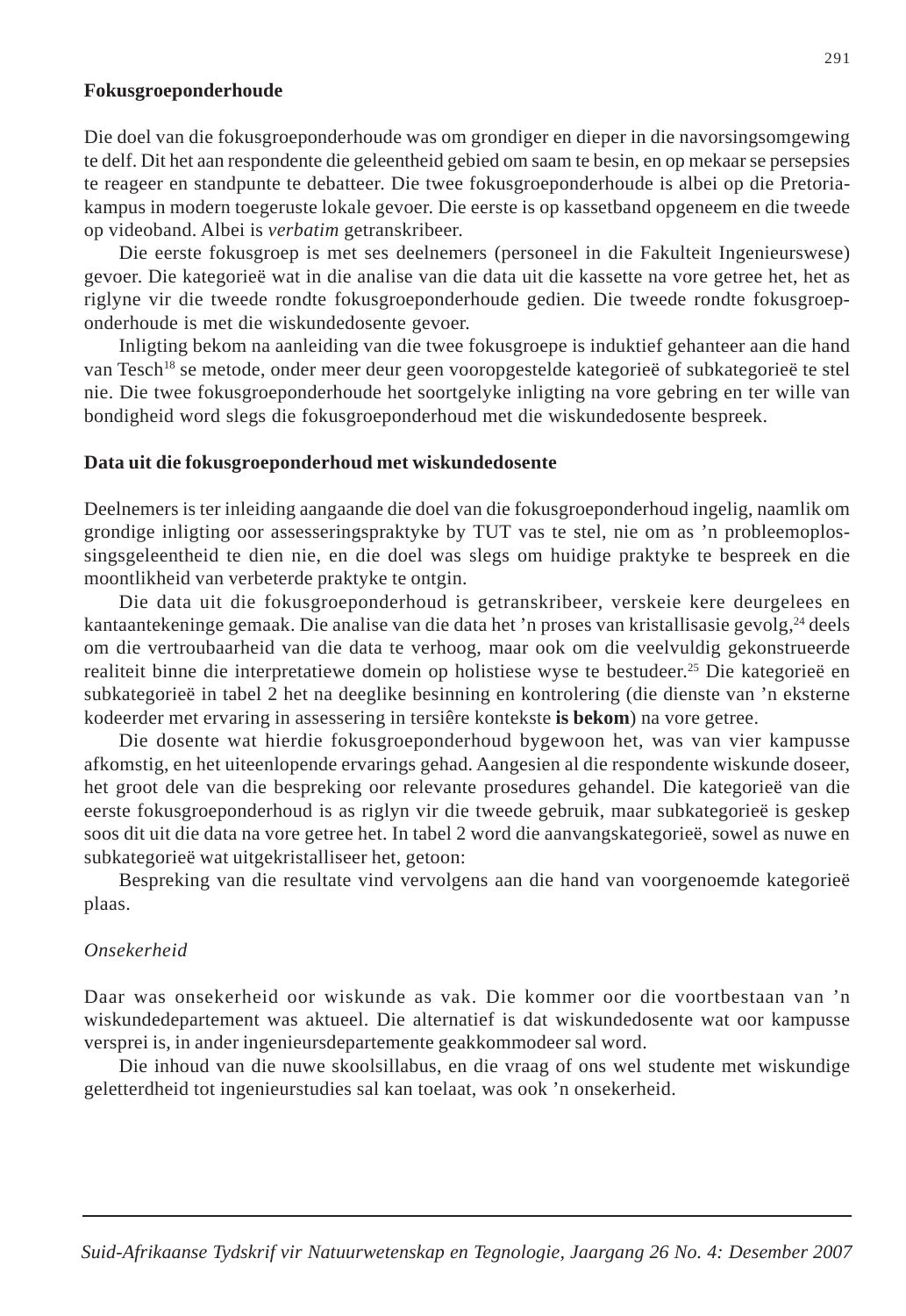| Kategorieë           | Subkategorieë                   |
|----------------------|---------------------------------|
| Onsekerheid          | Rol van wiskunde                |
| Kwaliteitsbeheer     | Kwaliteit van eksamenyraestelle |
| Persepsies           | Persepsies oor studente         |
|                      | Persepsies oor kollegas         |
| Assesseringspraktyke | Alternatiewe praktyke           |
| Probleme             | Samesmelting                    |
| Kommunikasie         | <b>Nasienwerk</b>               |

# **TABEL 2:** Kategorieë en subkategorieë van die fokusgroeponderhoud

# *Kwaliteitsbeheer*

Die wiskundedosente het grotendeels op die kwaliteit van eksamenvraestelle gefokus. 'n Moontlike rede hiervoor was die feit dat die fokusgroeponderhoud in die middel van die eksamen plaasgevind het. Respondente het hul kommer oor 'n aantal sake met betrekking tot eksamens uitgespreek. Die subkategorie "kwaliteit in eksamenvraestelle" is dus aan 'n verdere analise onderwerp en daar is geobserveer dat die opstel, nasien en standaard van vraestelle by respondente kommer wek.

Twee aksies met betrekking tot kwaliteitsverbetering het uit die fokusgroeponderhoud voortgespruit, naamlik dat die wiskundedosente 'n slypskool gehou het waartydens die opstel van vraestelle bespreek is. Hiermee is gepoog om vraestelle eenvormig en in ooreenstemming met die assesseringskriteria van die studiegids op te stel. Laasgenoemde is noodsaaklik vir outentieke assessering. 'n Tweede aksie was dat daar 'n slypskool vir nasieners gehou is, omdat daar uiteenlopende sienings oor die toekenning van punte bestaan het. Verder was dosente onkundig oor die gebruik van portefeuljes en rubrieke as assesseringsmoontlikhede.

# *Persepsies*

Daar het in hierdie fokusgroeponderhoud ook persepsies oor kollegas en studente na vore gekom. Enkele voorbeelde hiervan word vervolgens in tabel 3 verskaf.

| <b>Respondent</b> | Kommentaar                                                                                                                                              |
|-------------------|---------------------------------------------------------------------------------------------------------------------------------------------------------|
|                   | Persepsies oor kollegas                                                                                                                                 |
| R <sub>11</sub>   | Sommige eksaminators stel swak vraestelle op.                                                                                                           |
| R <sub>11</sub>   | As die vraestel vroeg in die semester opgestel word en ter insae is, sal sommige<br>dosente nie al die werk doen nie, want hulle weet mos wat gevra is. |
| R <sub>4</sub>    | As 'n paneel 'n vraestel opstel, mag geeneen van die lede 'n kopie van die<br>vraestel hou nie, anders kan hulle ook studente vir die vraestel afrig.   |

# **TABEL 3:** Persepsies oor kollegas en studente

*Suid-Afrikaanse Tydskrif vir Natuurwetenskap en Tegnologie, Jaargang 26 No. 4: Desember 2007*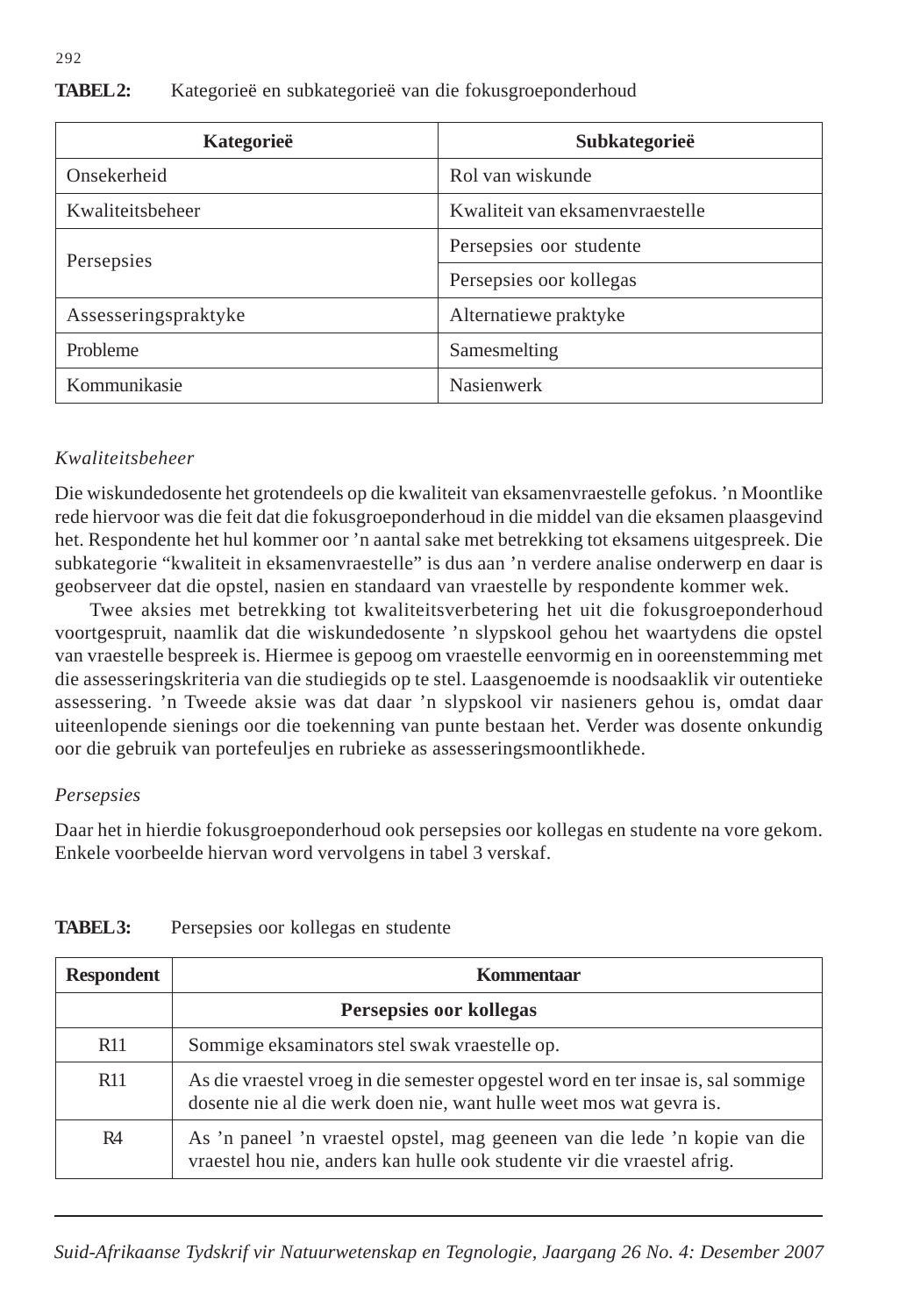| <b>Respondent</b>       | Kommentaar                                                                                                                                                                              |
|-------------------------|-----------------------------------------------------------------------------------------------------------------------------------------------------------------------------------------|
| Persepsies oor kollegas |                                                                                                                                                                                         |
| <b>R11</b>              | Ek voel sterk dat die eksaminator nie 'n dosent vir daardie bepaalde semester<br>moet wees nie. Dis te maklik om die vraestel se somme met die studente te<br>behandel.                 |
| Persepsies oor studente |                                                                                                                                                                                         |
| R4                      | Studente maak nooit notas van wenke wat ek in die klas gee nie. Hulle sit net en<br>kopieer voorbeeld na voorbeeld van die skryfbord af.                                                |
| R <sup>9</sup>          | Ek is te dankbaar as studente voorbeelde van die bord afskryf.                                                                                                                          |
| R14                     | Jy's gelukkig as jou studente wel voorbeelde van die skryfbord afskryf. Myne<br>het selde 'n boek om dit in te skryf.                                                                   |
| R11                     | Dit is sinneloos om tuisopdragte te gee, want jy kry 60 identiese antwoordstelle<br>terug.                                                                                              |
| R14                     | Studente doen nie daagliks hul huiswerk nie, en hulle maak foute as hulle<br>voorbeelde van die skryfbord afskryf.                                                                      |
| R4                      | Studente kan nie analiseer nie. Hulle woon klas by, maar hulle luister nie en let<br>nie op nie. Ek soebat studente om klas by te woon. Studente stel nie in remediëring<br>belang nie. |

## **TABEL3:** Persepsies oor kollegas en studente (vervolg)

Die inhoud van tabel 3 toon die aard van die diskoers waarmee dosente besig is. Hulle persepsies toon dat hulle oor sake bekommerd is, wat nie doelbewus inspeel op die assesseringsproses nie. Hierdie diskoers behoort egter steeds nie geïgnoreer te word nie.

# *Assesseringspraktyke*

Die wiskundedosente se huidige assesseringspraktyke berus grotendeels op toetse en eksamens. Hulle voer aan dat die klasgroepe te groot is om portefeuljes as 'n assesseringsinstrument in te stel. Die dosente meen ook dat portefeuljes se nasien op die persepsie van die nasiener berus, en dat dit tot inkonsekwente standaarde lei. Die gevoel bestaan wel dat joernale ingespan kan word om studente te leer notas neem, maar dosente was ongeneë om enigiets nuut te probeer. Die dosente het dit duidelik gestel dat hulle nie geneë was om "alternatiewe" metodes te probeer nie, hoofsaaklik omdat hulle groepe groot was en nasienwerk baie tyd in beslag geneem het.

Die maak van breinkaarte ter opsomming van 'n tema sou goed kon werk, mits studente reeds geweet het hoe om 'n breinkaart te maak. Die dosente meen dat hulle nie tyd het om die maak van breinkaarte aan studente te leer nie. Rubrieke is as hulpmiddel by die nasien van opdragte genoem.

#### *Probleme*

Omdat die groep dosente almal wiskunde doseer, maar die vak op verskillende kampusse aan studente vir verskillende diplomas aanbied, het die bespreking dikwels oor probleme gehandel. Die probleme wat bespreek is, kan volgens tendense gegroepeer word. Die tendense wat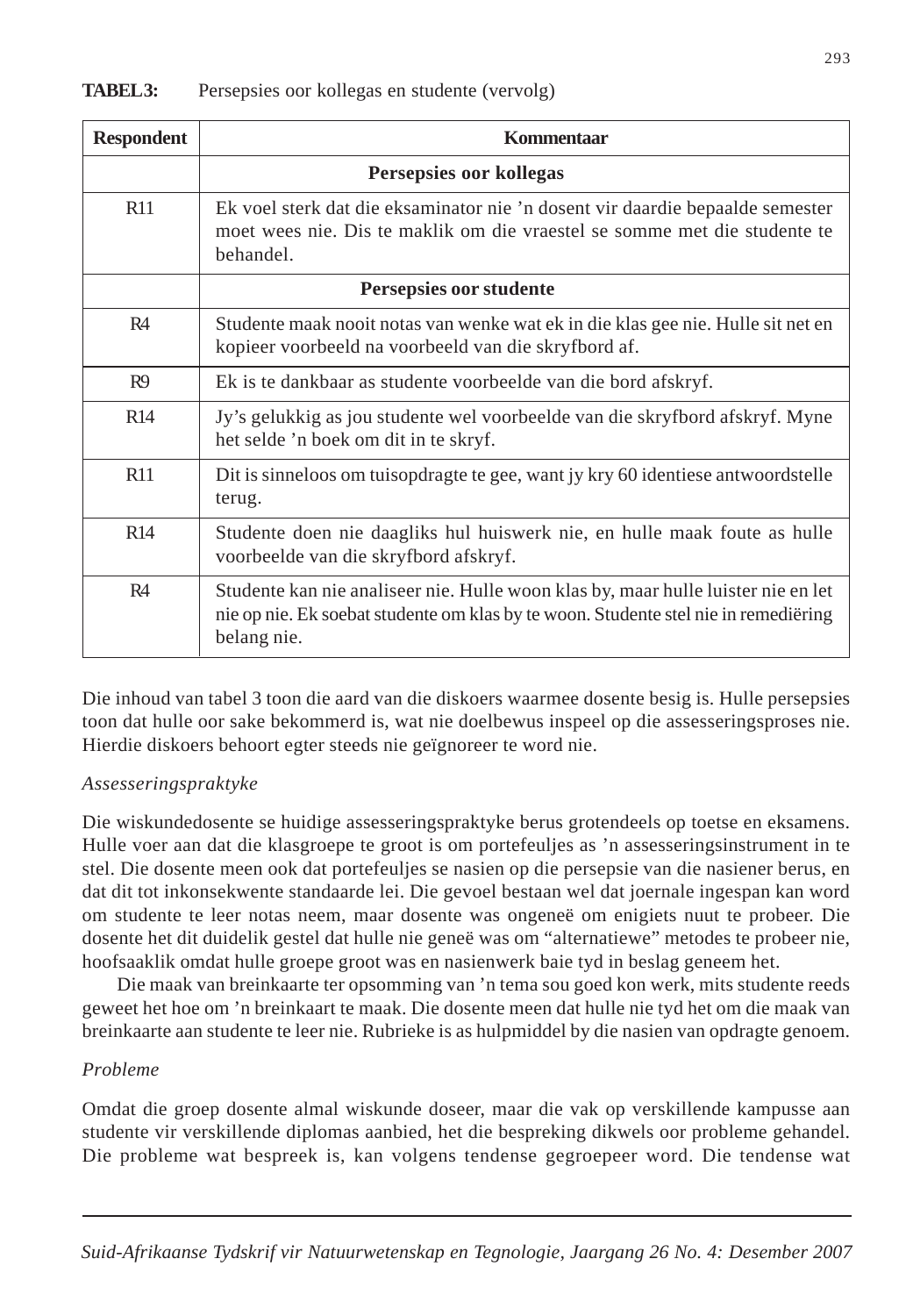geïdentifiseer is, was die beoogde nuwe wiskundedepartement en die skedulering van toetsweke en eksamens.

## *Kommunikasie*

Kommunikasie was ook 'n gewilde besprekingspunt. Daar is ook kampusse op Nelspruit en Witbank en dit bemoeilik kommunikasie. Memorandumbesprekings sal in hierdie gevalle telefonies gedoen moet word.

Dosente het die behoefte uitgespreek dat vraestelle aan die begin van die semester opgestel moet word om te verseker dat die hele sillabus gedek word. Dosente moet vertrou word om insae in die vraestel te hê, want die aantal punte wat per afdeling in die vraestel is, gee 'n goeie aanduiding van die tyd wat daaraan bestee behoort te word.

Die dosente het 'n ernstige behoefte uitgespreek dat die kwaliteit van die vraestelle en nasienwerk verhoog moet word, maar was ongeneë om vernuwende assesseringstrategieë toe te pas. Hierdie behoefte by die dosente kon nie geïgnoreer word nie, alhoewel die navorsers nie hierdie tipe intervensie in gedagte gehad het nie, moes dit steeds uitgevoer word, omdat dit vir die dosente praktykverbetering teweeg sou bring.

'n Slypskool vir die opstel van vraestelle is kort na afloop van die fokusgroeponderhoud gehou en 'n slypskool om eenvormige nasienwerk te bevorder, gedurende die volgende semester.

Die feit dat die tema "kommunikasie" nie die kommunikasie tussen die dosent en die student met betrekking tot assesseringskriteria en die integrering van integrasie in die leerproses aan bod gebring het nie, toon moontlik weer eens dat dosente nog nie hulle assesseringsprosesse so aanpak nie.

## **NAVORSINGSVRAE EN HOOFBEVINDINGE**

#### **Primêre vrae**

Data uit die persoonlike onderhoude, vraelyste en fokusgroeponderhoude (FGO) het aangedui dat UGA-strategieë nie deurgaans in wiskundeonderrig ingeskakel word nie, deels vanweë onkunde aan die kant van die dosente, en deels vanweë 'n traagheid om nuwe assesseringsmetodes te ondersoek. Indien die leser die persepsies, soos gelys in tabel 3, in gedagte hou, dan kom daar 'n dieperliggende probleem na vore, naamlik dat onderrig op 'n behavioristiese leerfilosofie geskoei is en dat dosente dus beswaarlik uitkomsgerig kan assesseer.

Dit blyk uit die persoonlike onderhoude dat dosente nie eers bereid was om eweknieassessering op die proef te stel nie. Groepwerk vind bykans nie plaas nie, en toetse en eksamens is die oorwegende assesseringstrategie.

Dit het verder geblyk dat sommige ingenieursvakke wel praktiese assessering as bydraend tot studente se jaarpunte inskakel. Die dosente voer aan dat die aard van hul vakgebied nie vir metodes wat bloot op "vertoon" gerig is, geskik is nie, en dat hulle die standaard sal verlaag as hulle assessering toepas wat enigiets anders as feite toets.

Die feit dat TUT nog midde-in 'n samesmeltingsproses is, kan nie weggeredeneer word nie. Onderrigtoestande was nog nie op die verskillende kampusse gestandaardiseer nie. Nogtans is daar van die respondente verwag om saam te werk en slegs een opsommende assessering aan die einde van elke semester in te skakel. Respondente was waarskynlik nie besonder geneë om nog meer onsekerhede in hul onderrigsituasie in te bou deur met nuwe assesseringstrategieë te eksperimenteer nie. Onderhandelinge oor vergoedingsvoordele was nog onderweg, en die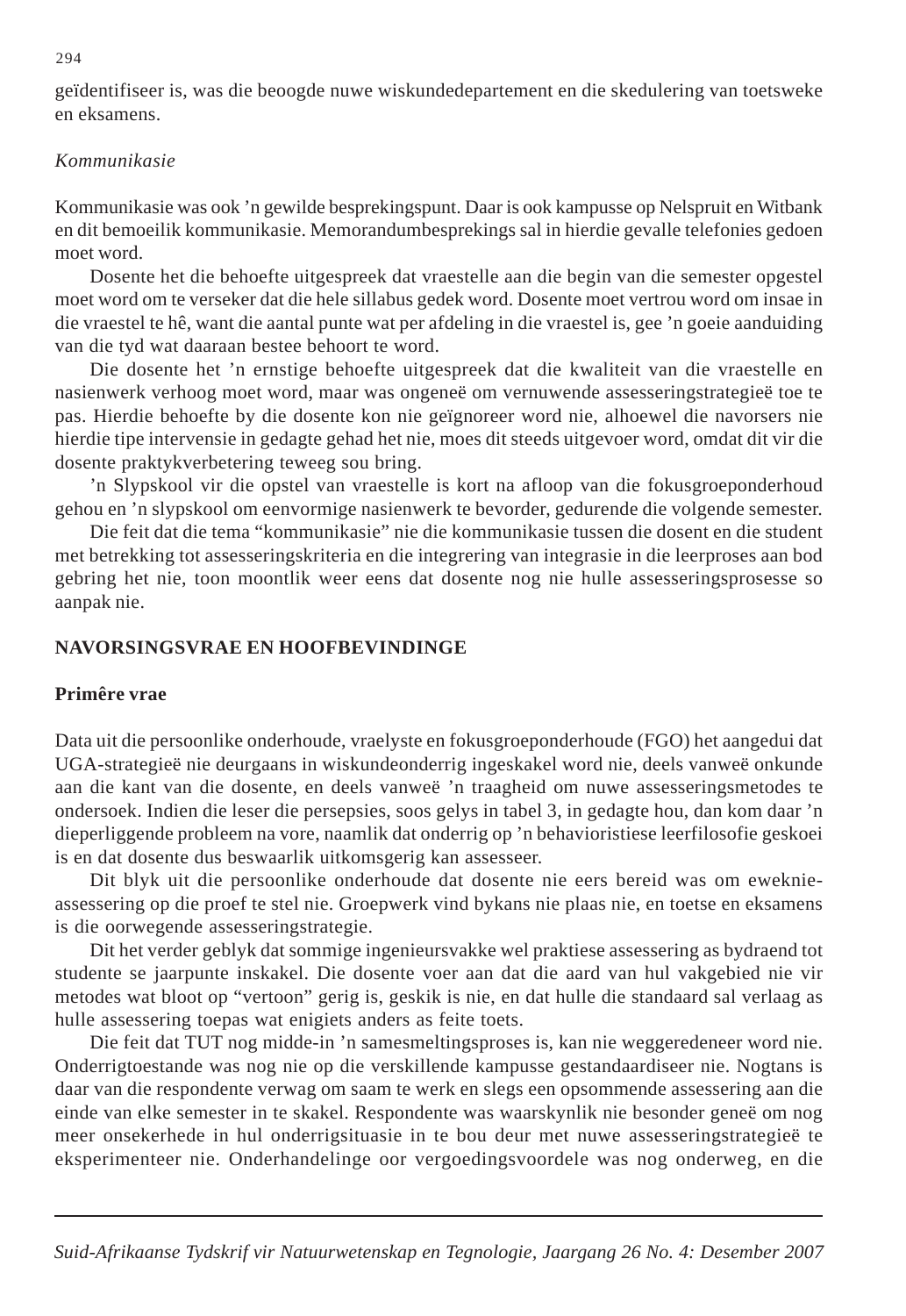moontlikheid van verskuiwing na 'n ander kampus was nie uitgesluit nie. Die omgewingsfaktore het waarskynlik 'n groter rol gespeel as wat uit die onderhawige studie geblyk het. Respondente is dit eens dat die TUT toelatingskriteria met groter erns behoort te bejeën. Kommer is uitgespreek oor die kwaliteit van die studente wat toegelaat word tot studies.

Uit die vraelyste, persoonlike onderhoude en fokusgroeponderhoude het die volgende faktore wat moontlik die inskakeling van UGA kan inhibeer, aan die lig gekom: groot klasgroepe; min of geen nasienhulp; min of geen opleiding in UGO of UGA; nasionale UGO-dokumente wat nie gelees word nie; ingenieursvakdosente wat oorwegend net oor vakinhoud, en nie oor die aanbieding of assesseringswyse besorg is nie.

Respondente het oorwegend aangedui dat hulle ontoereikend voel om UGO aan te pak. Hulle ervaar 'n gebrek aan kennis oor die assesseringsbeginsels, sowel as oor die aanbiedingstyle wat met UGO verband hou.

Daar word afsluitend na die navorsingsvrae teruggekeer vir 'n opsommende beskouing. Die navorsers het onder meer bevind dat UGO en UGA nie op 'n effektiewe en volhoubare wyse by TUT se wiskundeonderrig geïmplementeer word nie. Inteendeel, dit het geblyk dat daar so baie ander kwessies was wat deur dosente as belangriker en meer fundamenteel van aard beskou is, dat dosente hulle nie wou bemoei met kwessies wat (het hulle gereken) eers in die toekoms sal realiseer nie (die 2009-inname).

Die tweede vraag is by implikasie reeds beantwoord. Dosente was oorwegend nie bereid om enige nuwe idees in hul assesseringsproses te inkorporeer nie. Die aksies wat egter uit die fokusgroeponderhoude gevloei het, het 'n wesenlike bydrae tot die daarstel van vraestelle wat aansluiting vind by uitkomsgerigte onderrig- en leerkontekste gelewer. Die slypskole het gedien as geleenthede waartydens personeel uit die saamgesmelte departement mekaar beter kon leer ken. 'n Klimaat van samewerking het hieruit voortgevloei. Alhoewel genoemde uitkomste oënskynlik nie direk met die oogmerk van die studie verband hou nie, was dit steeds van belang, aangesien hierdie uitkomste die "diskoers van die oomblik" verteenwoordig het. Tydens 'n gesprek met dr Ernie Stringer (huidige president van ALARPM) is die volgende vraag aan hom gestel: "Waar begin 'n mens met 'n aksienavorsingsprojek?" Sy antwoord was veelseggend: "You start where it hurts". Die navorsers kon nie hierdie aspekte ignoreer nie, aangesien dit juis hierdie sake is wat tans "pyn".26 Die eerste "pyn" is nou verlig, en daar kan voortgebou word op (sy dit beperkte) kennisbasis wat ons deur middel van die slypskole opgedoen het.

# **Aanbevelings vir praktykverbetering**

Die outeurs bied ten slotte enkele aanbevelings wat moontlik 'n bydrae tot die verbetering van bestaande assesseringspraktyke aan tersiêre omgewings kan lewer:

Die Sentrum vir Voortgesette Professionele Ontwikkeling behoort eerstens 'n program te ontwikkel waarvolgens alle doserende personeel opleiding in UGO en UGA ontvang. Assessering is 'n kragtige instrument om studente se leerpatrone en leerkultuur te wysig<sup>27</sup> en TUT behoort spesifieke aandag aan hierdie aspek te verleen.

TUT behoort kwaliteitsbeheer in 'n ernstiger lig te beskou. Lycke<sup>28</sup> beweer dat die meeste instansies se kwaliteitsbeheer op die skouers van individue op grondvlak rus en nie by die uitvoerende bestuur nie. Hy28 voer verder aan dat sukses eers behaal word wanneer daar sprake is van aktiewe leierskap by 'n instansie. By TUT sou kwaliteitsbeheer onder meer deur die inwerkingstelling van die volgende meganismes gefasiliteer kon word.

Die inherente transformerende krag van assessering behoort erken en benut te word. Willis<sup>29</sup> maak die volgende stelling: "*Learning and assessment do not exist in a vacuum."* Volgens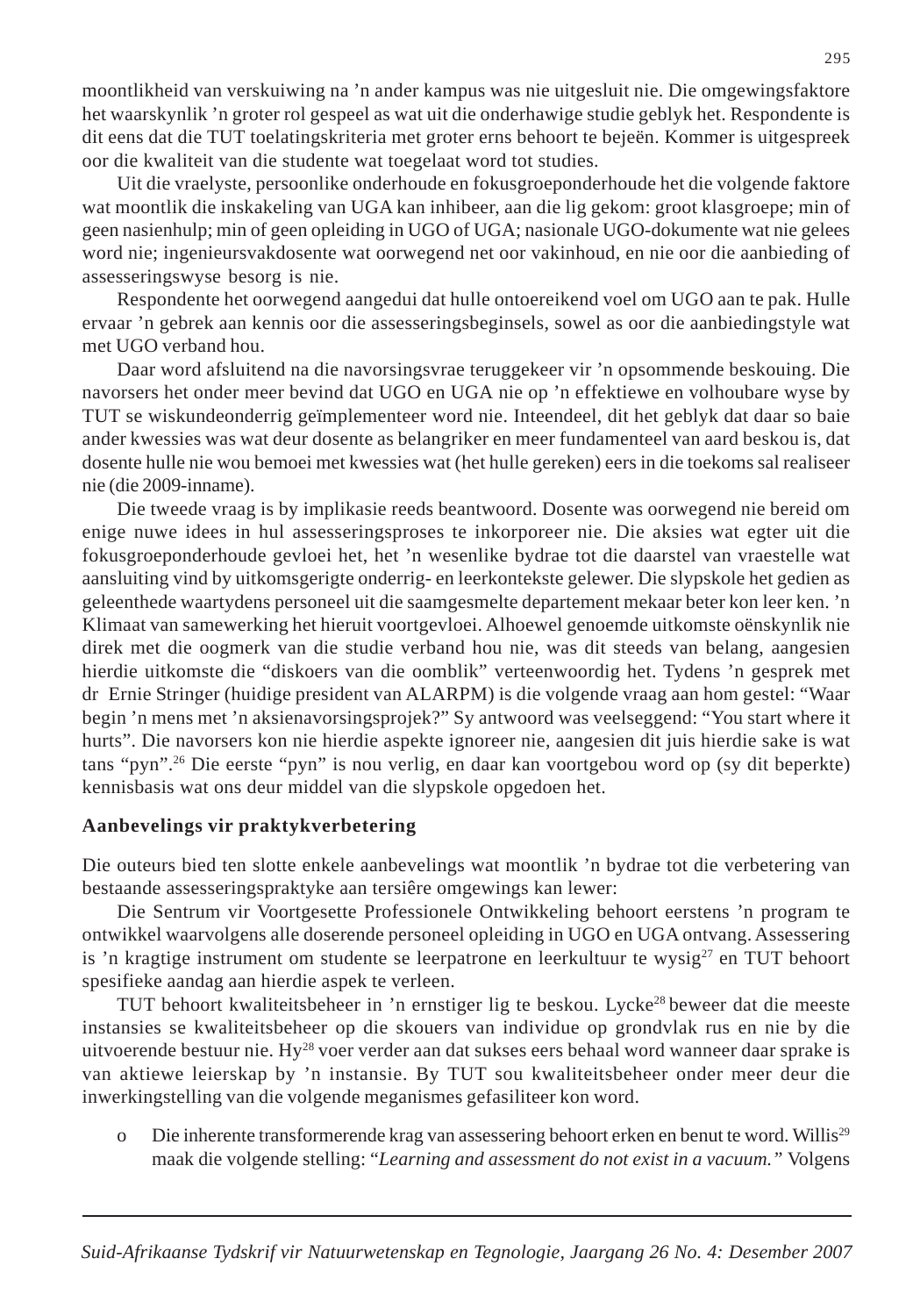hom<sup>29</sup> is een van die uitkomste van assessering om inligting aangaande studente se leer te bekom. Die Sentrum vir Voortgesette Professionele Ontwikkeling behoort op 'n volgehoue basis beskikbaar te wees om dosente in assessering te begelei.

- o Die wisselwerking tussen onderrig, leer en assessering behoort by TUT meer klem te ontvang. Willis<sup>29</sup> voer aan dat dosente alternatiewe benaderings tot assessering behoort te oorweeg. Hy29 het bevind dat studente wat ter wille van die betekenisvolheid van die inhoud en nie slegs vir reproduksie van inhoud leer nie, meer gemotiveerd is, en 'n positiewe gesindheid teenoor hul huidige en toekomstige studies openbaar. TUT het 'n Direktoraat vir Kurrikulumontwikkeling en hierdie direktoraat behoort ten nouste met die Sentrum vir Voortgesette Professionele Ontwikkeling saam te werk om te verseker dat kurrikula korrek opgestel en die weg vir doeltreffende onderrig en leer gebaan word.
- o 'n Balans tussen transformasie en akademiese sukses by TUT behoort spoedig gevind te word. Studente wat in die oorbruggingsprogram opgeneem word, vorm onmiddellik deel van die studentekorps, en word tydens die befondsingsproses in berekening gebring. Die Direktoraat vir Studente-ontwikkeling en Ondersteuning en die oorbruggingseenheid sal oor toelatingskriteria moet besin en hul toelatingstoets verfyn om te verseker dat studente die vermoë het om die studie te voltooi. Hierdie aanbeveling is een van die latente temas wat tydens die onderhoude en fokusgroeponderhoude na vore gekom het en verdien as sulks vermelding.

Oor klasgroepgrootte is heelwat navorsing gedoen 30,31 en daar is onder meer bevind dat optimale klasgrootte onder meer van die tipe vak afhang. Sommige klasgroepe by TUT is te groot. Studente in ingenieursrigtings het dikwels meer persoonlike aandag van die dosent nodig aangesien tydige begripsvorming belangrik is en verseker behoort te word. Daar word aanbeveel dat daar ernstig aandag geskenk word aan die inwerkingstelling van maatreëls om kleiner klasse te fasiliteer.

Die departementele samesmelting behoort laastens prioriteit te geniet en verkieslik teen die einde van 2007 afgehandel te wees. Die meeste diplomas word tans op ten minste twee kampusse aangebied (sommiges op vyf) en eenvormige aanbiedings kan nie verseker word nie, aangesien fasiliteite op die verskillende kampusse verskil.

# **SAMEVATTENDE OPMERKINGS**

Die onderhawige navorsing het ten doel gehad om die aard, doel en effektiwiteit van assessering in tersiêre wiskunde aan TUT te belig. Die klem het deurgaans op praktyke by Tshwane Universiteit van Tegnologie (TUT) geval en wiskunde is nie in isolasie nie, maar as deel van ingenieursopleiding beskou.

Die feit dat TUT met 'n samesmeltingsproses besig is, is nie buite rekening gelaat nie. Die oorskakeling na 'n UGO-benadering op skoolvlak en die implikasies daarvan vir tersiêre onderrig is belig. Assessering by TUT is in die lig van die voorgenoemde en ander faktore grondig ondersoek en data is op verskeie maniere ingewin. Die oogmerk was om deur middel van intervensies praktykverbetering teweeg te bring.

Indien slegs een positiewe uitvloeisel uit die onderhawige studie genoem moet word, is dit dat dosente besef dat hulle nie net met betrekking tot die inhoud van hul vakgebied spesialiste moet wees nie, maar veral meer oor assessering en aanbieding moet begin nalees ten einde spesialiste ook op hierdie gebiede te word.